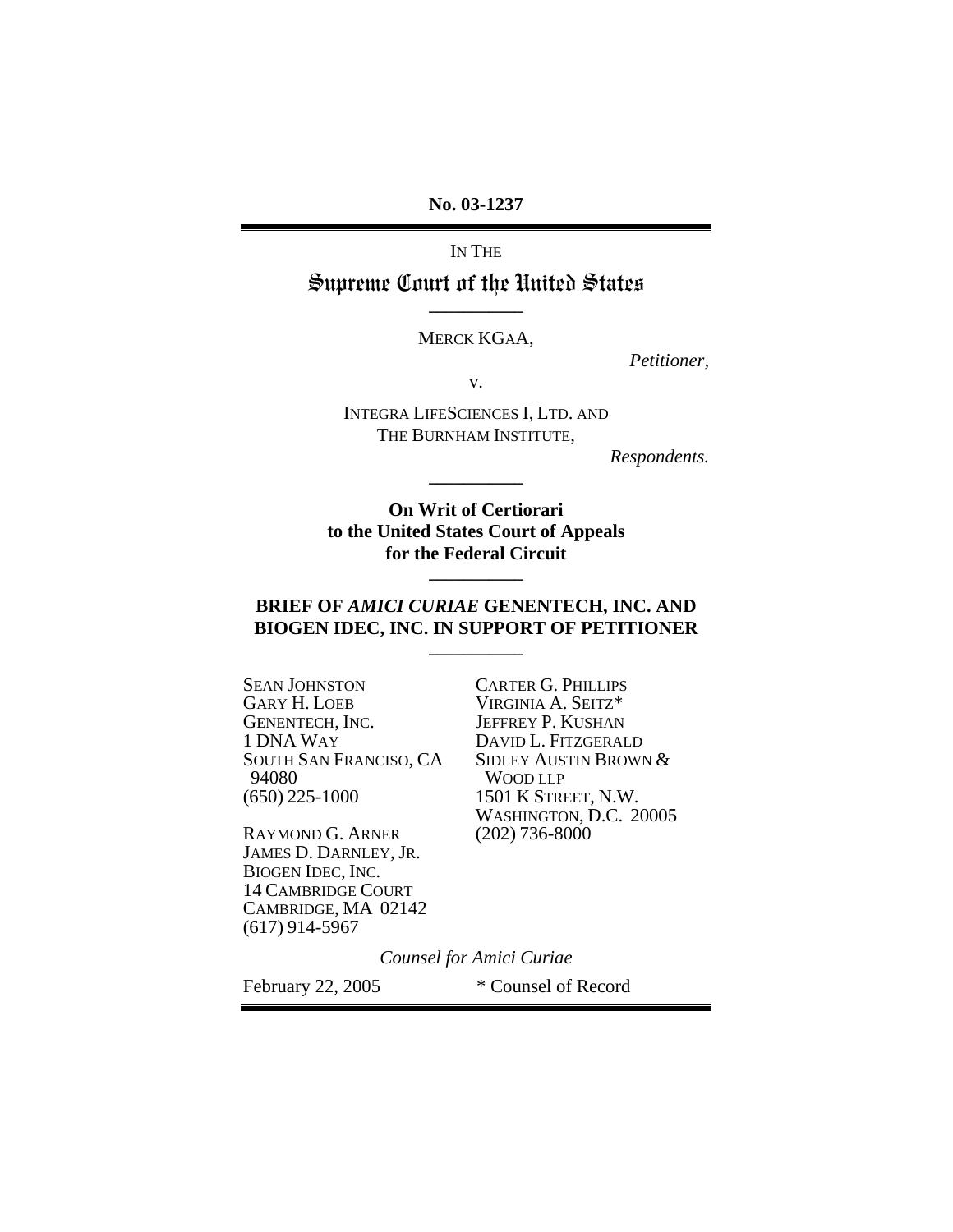# TABLE OF CONTENTS

|                                                                                                                                                                                                                                            | Page         |
|--------------------------------------------------------------------------------------------------------------------------------------------------------------------------------------------------------------------------------------------|--------------|
|                                                                                                                                                                                                                                            | iii          |
|                                                                                                                                                                                                                                            | $\mathbf{1}$ |
|                                                                                                                                                                                                                                            | 3            |
|                                                                                                                                                                                                                                            | 5            |
|                                                                                                                                                                                                                                            | 5            |
| BIOLOGICS DIFFER FROM CHEMICALLY-<br>П.<br>SYNTHESIZED DRUGS IN WAYS THAT<br>MAKE APPLICATION OF THE FDA EX-<br><b>EMPTION EVEN MORE CRITICAL TO THEIR</b><br>DEVELOPMENT AND DEPLOYMENT                                                   | 8            |
| A. Biologics Differ From Chemically-Synthe-<br>sized Drugs In Ways That Significantly Affect<br>The Regulatory Approval Process And Its                                                                                                    | 8            |
| B. Because The FDA Requires Manufacturers Of<br>Pioneer Drugs, Including Biologics, To Submit<br>Substantial Preclinical Research In An IND<br>Application, The "Use" Of "Patented Inven-<br>tion[s]" In Such Research Is Protected By The | 10           |
|                                                                                                                                                                                                                                            | 11           |
|                                                                                                                                                                                                                                            | 12           |
| C. Interpreting The FDA Exemption Narrowly<br>Due to Congress's Focus On The FDA's<br>Approval Of Generic Drugs Is Particularly<br>Harmful To The Discovery And Development                                                                | 16           |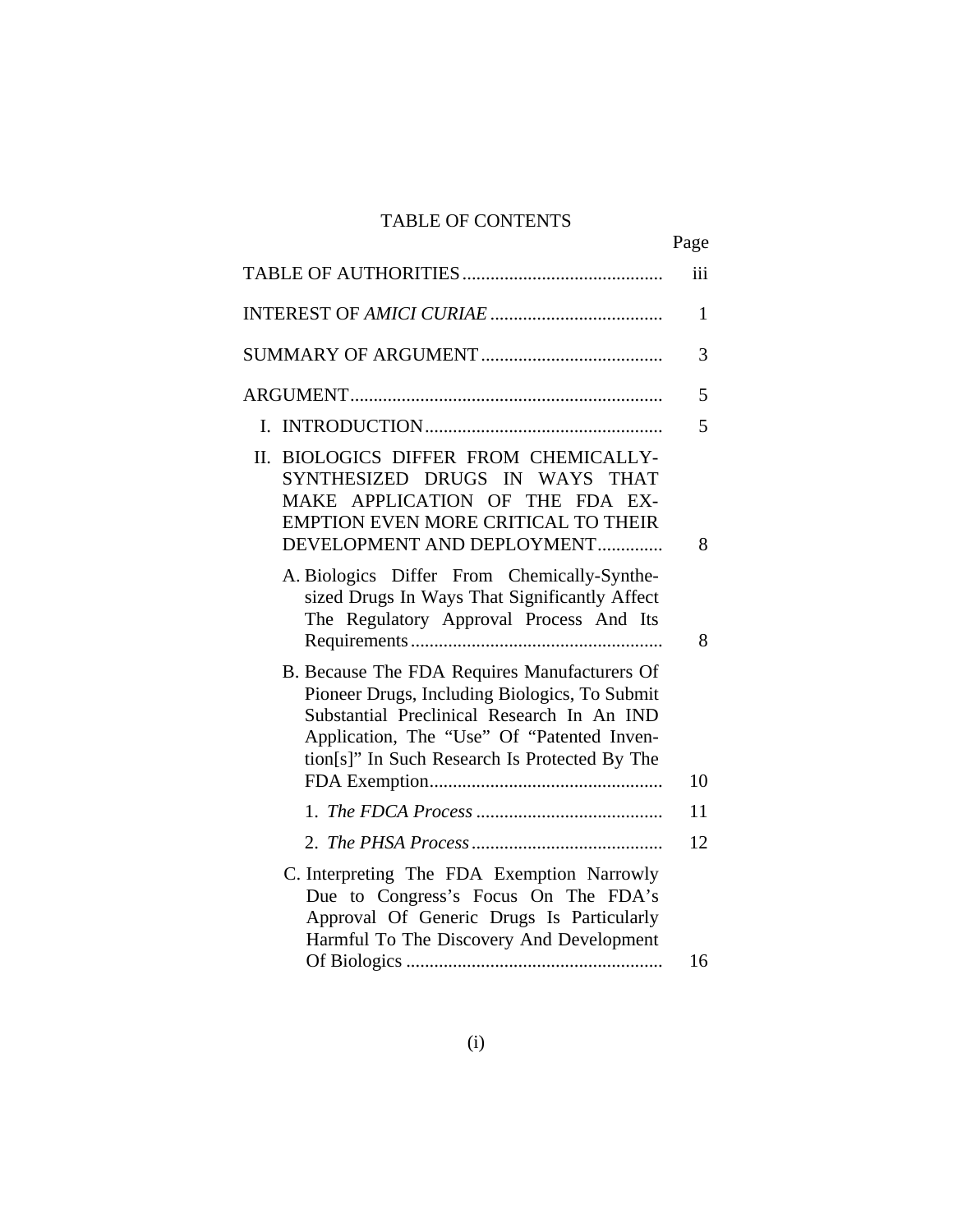# TABLE OF CONTENTS – continued

|                                                | Page |
|------------------------------------------------|------|
| III. CONGRESS'S CHOICE OF THE REASON-          |      |
| ABLE-RELATIONSHIP TEST MANDATES A              |      |
| RATIONAL-BASIS INTERPRETATION<br>OF            |      |
|                                                | 19   |
| A. Congress's Decision To Employ The Reason-   | 19   |
| B. The Question Of The Application (If Any) Of |      |
| The FDA Exemption To Research Tools Is         |      |
|                                                | 21   |
|                                                |      |

ii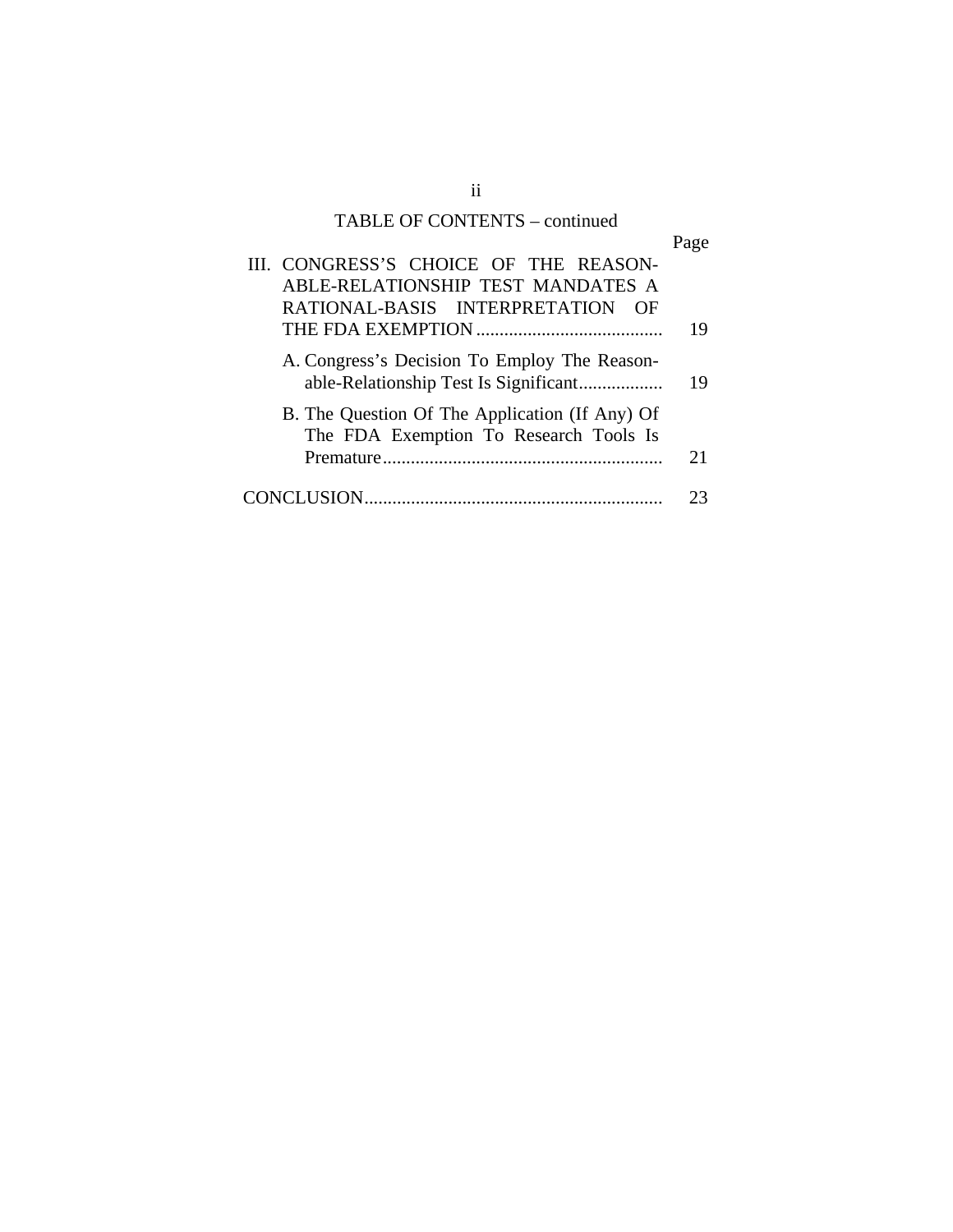# TABLE OF AUTHORITIES

CASES Page

| Block v. Rutherford, 468 U.S. 576 (1984)         | 21 |
|--------------------------------------------------|----|
| Chevron U.S.A., Inc. v. National Res. Def.       |    |
|                                                  | 22 |
| City of Monterey v. Del Monte Dunes at           |    |
| Monterey, Ltd., 526 U.S. 687 (1999)              | 20 |
| Complete Auto Transit, Inc. v. Brady, 430 U.S.   |    |
|                                                  | 20 |
| Eli Lilly & Co. v. Medtronic, Inc., 496 U.S. 661 |    |
|                                                  |    |
| Hodel v. Virginia Surface Mining & Reclamation   |    |
|                                                  | 20 |
| Hazelwood Sch. Dist. v. Kuhlmeier, 484 U.S. 260  |    |
|                                                  | 20 |
| Massachusetts v. United States, 435 U.S. 444     |    |
|                                                  | 20 |
| New Jersey v. T.L.O., 469 U.S. 325 (1985)        | 20 |
| Roche Prods., Inc. v. Bolar Pharm. Co., 733 F.2d |    |
| 858 (Fed. Cir. 1984), overruled/superseded by    |    |
|                                                  | 5  |
| United Steelworkers of Am. v. Sadlowski, 457     |    |
|                                                  | 20 |
|                                                  | 20 |
| Turner v. Safley, 482 U.S. 78 (1987)  20, 21     |    |

# STATUTES AND REGULATIONS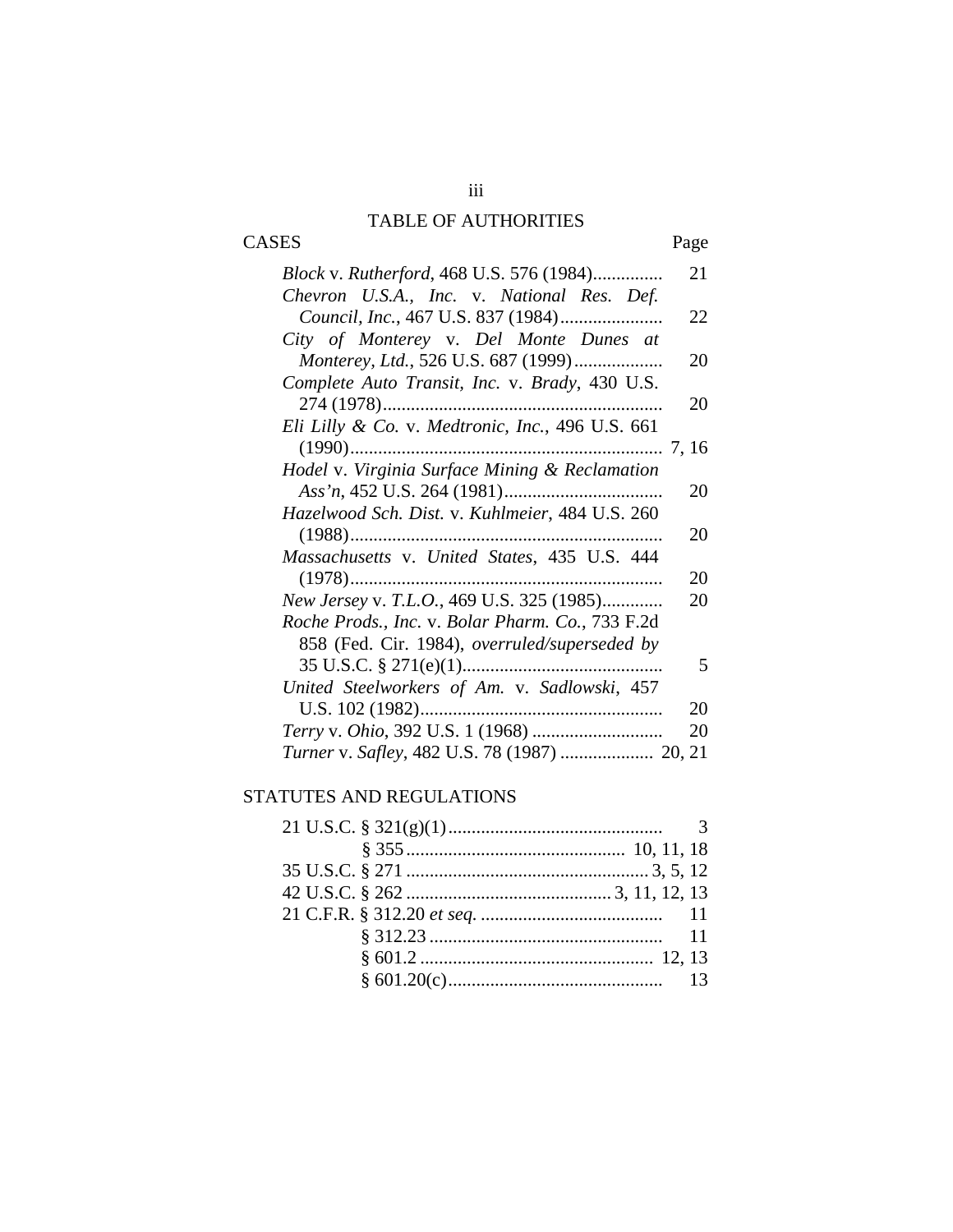## TABLE OF AUTHORITIES – continued

|                                                  | 13 |
|--------------------------------------------------|----|
| Public Information, 39 Fed. Reg. 44602 (Dec. 24, |    |
|                                                  | 10 |
| Abbreviated New Drug Application Regulations,    |    |
|                                                  | 17 |

Page

## LEGISLATIVE HISTORY

H.R. Rep. No. 98-857, pt. 1 (1984) ......................... 7

# SCHOLARLY AUTHORITIES

| Joy A. Cavagnaro, Preclinical Safety Assessment |    |
|-------------------------------------------------|----|
| of Biological Products, in Biologics Develop-   |    |
| ment: A Regulatory Overview (M. Mathieu ed.,    |    |
|                                                 | 14 |
| Jeanne M. Novak et al., The Biological IND, in  |    |
| Biologics Development: A Regulatory Over-       |    |
| view (M. Mathieu ed., 2d ed. 1997) 12, 14, 15   |    |
| Suzanne M. Sensabaugh, A Primer on CBER's       |    |
| Regulatory Review Structure And Process, 32     |    |
|                                                 |    |

# OTHER AUTHORITIES

| Biotechnology Indus. Org., Biotechnology                     |  |  |
|--------------------------------------------------------------|--|--|
| Industry Facts (2005), at http://www.bio.org/                |  |  |
|                                                              |  |  |
| FDA, Guidance Concerning Demonstration of                    |  |  |
| Comparability of Human Biological Products                   |  |  |
| Including Therapeutic Biotechnology-derived                  |  |  |
| <i>Products</i> (Apr. 1996), <i>available at http://www.</i> |  |  |
| fda.gov/cder/guidance/compare.htm 8, 9, 18                   |  |  |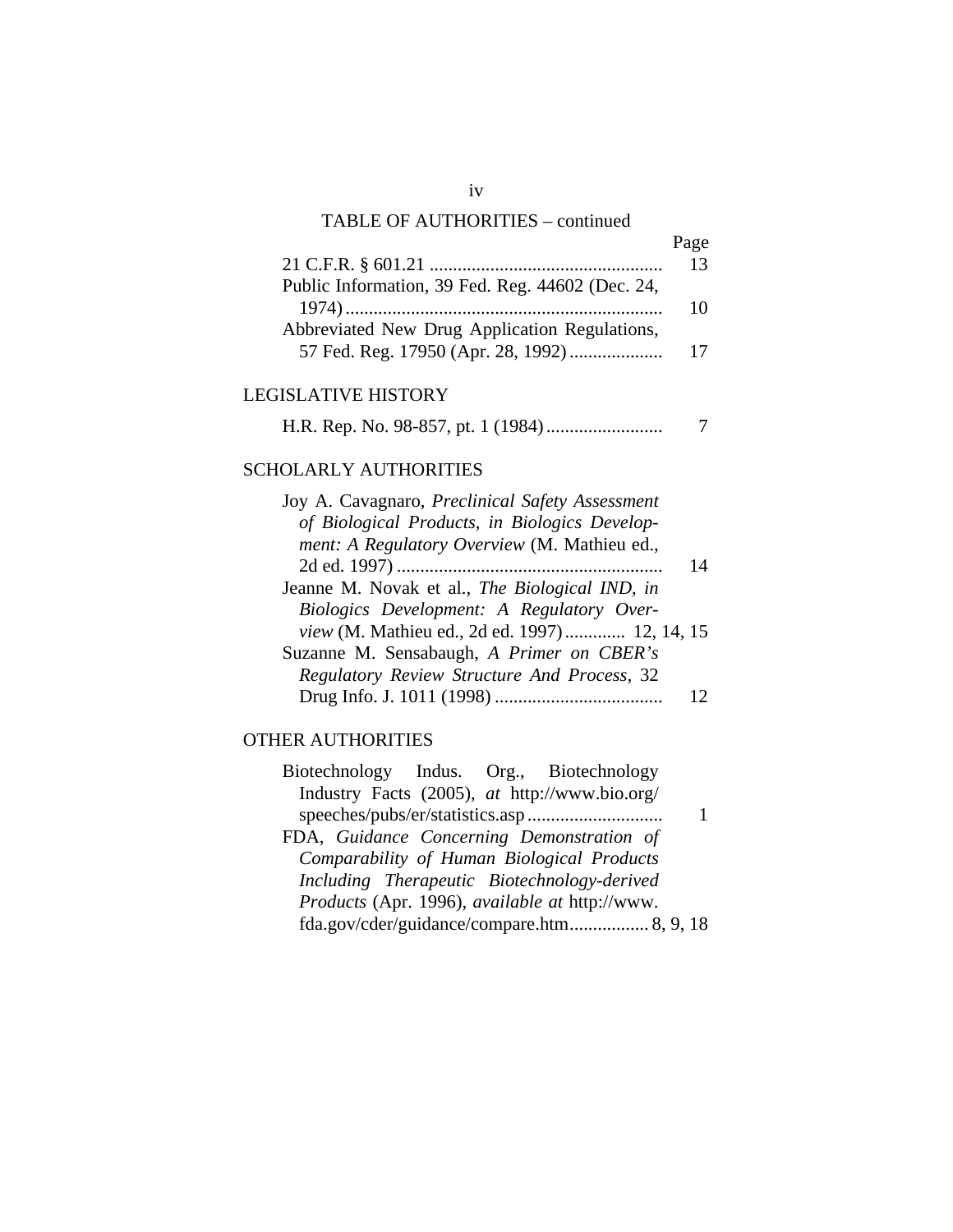# TABLE OF AUTHORITIES – continued

Page

| FDA, Guidance for Industry: Content and Format |    |
|------------------------------------------------|----|
| of Investigational New Drug Applications       |    |
| (INDs) for Phase I Studies of Drugs, Including |    |
| Well Characterized, Therapeutic, Biotech-      |    |
| nology-derived Products (Nov. 1995)            | 15 |
| PhRMA, 2004 Survey: Medicines in Develop-      |    |
|                                                |    |
| S. Usdin, CBER's Abbreviated Route, BioCen-    |    |
|                                                |    |

v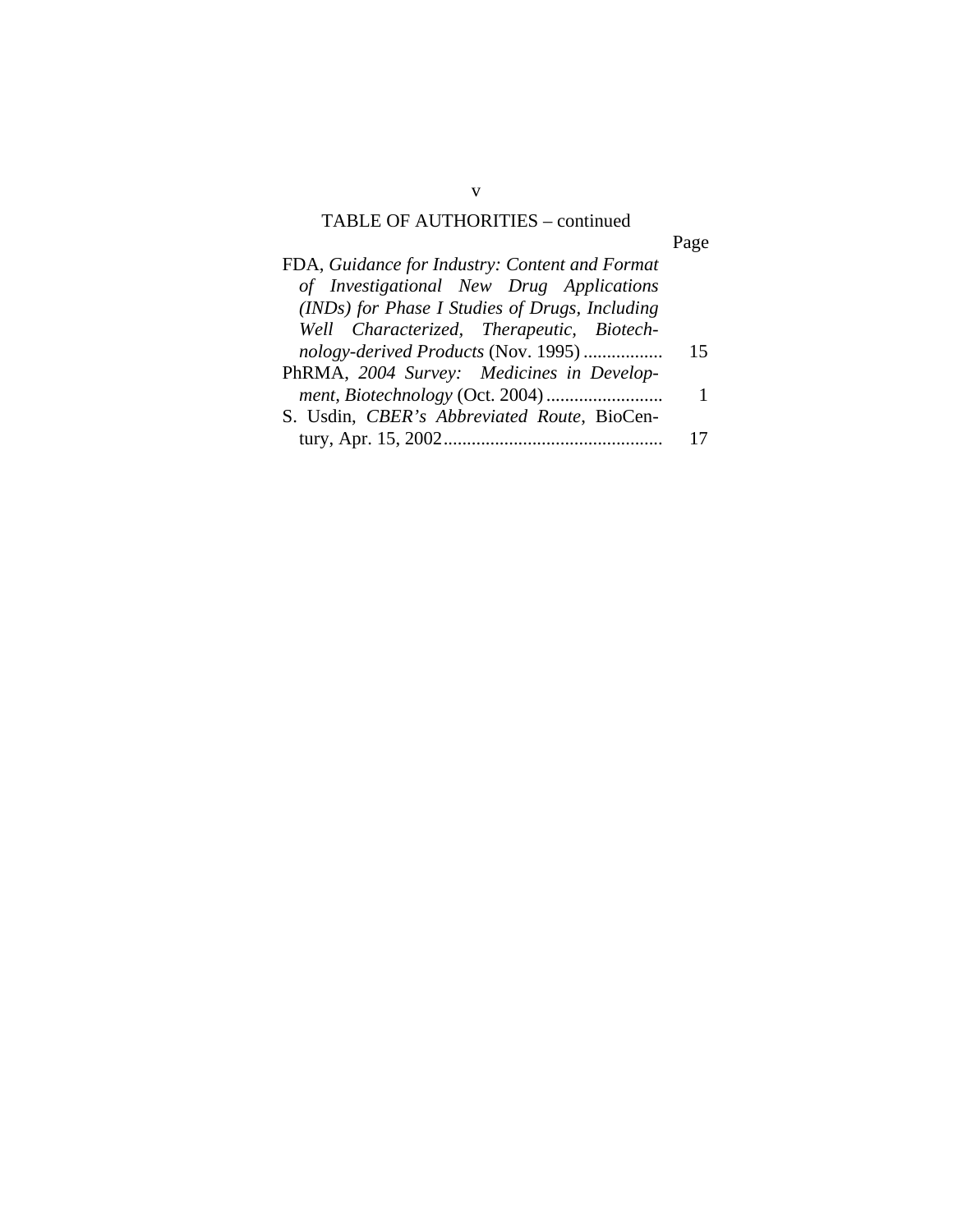#### **INTEREST OF** *AMICI CURIAE*<sup>1</sup>

Founded in 1976, *Amicus* Genentech, Inc. was the first biotechnology company, and today is a leading manufacturer of biotechnology-derived products ("biologics"). Genentech's growth is mirrored by that of the biotechnology sector of the pharmaceutical industry. In 1989 biologics represented only .5% of the market share for drugs. Today, more than three hundred and fifty biotechnology medicines are in development. See PhRMA, *2004 Survey: Medicines in Development, Biotechnology*, 1 (Oct. 2004); Biotechnology Indus. Org., Biotechnology Industry Facts (2005), *at*  http://www.bio.org/speeches/pub/er/statistics.asp. Continuing innovation, product development, and cost containment in biotechnology are critically important both to the pharmaceutical industry and to the American public; and they are at stake in this case.

In order to develop safe, innovative, and effective products, Genentech necessarily undertakes significant commercial risks, involving substantial investments of time, resources, energy and scientific expertise. Specifically, in the past 28 years, Genentech has invested more than \$6.4 billion in the research and development of biologics, and has discovered and introduced more than a dozen significant therapies for serious and life-threatening diseases, including cancer, heart disease, stroke and pulmonary disease.

In 1985, for example, Genentech received approval to market the synthetic human growth hormone Protropin<sup>®</sup>, one of the first biologics manufactured and marketed in the United States. This was followed by approval of Activase®, a human tissue plasminogen activator for use in dissolving

<sup>&</sup>lt;sup>1</sup> Letters of consent have been filed with the Clerk. Pursuant to Rule 37.6, *Amicus* states that no counsel for a party authored any part of this brief, and no person or entity other than amicus and its counsel made a monetary contribution to the preparation or submission of this brief.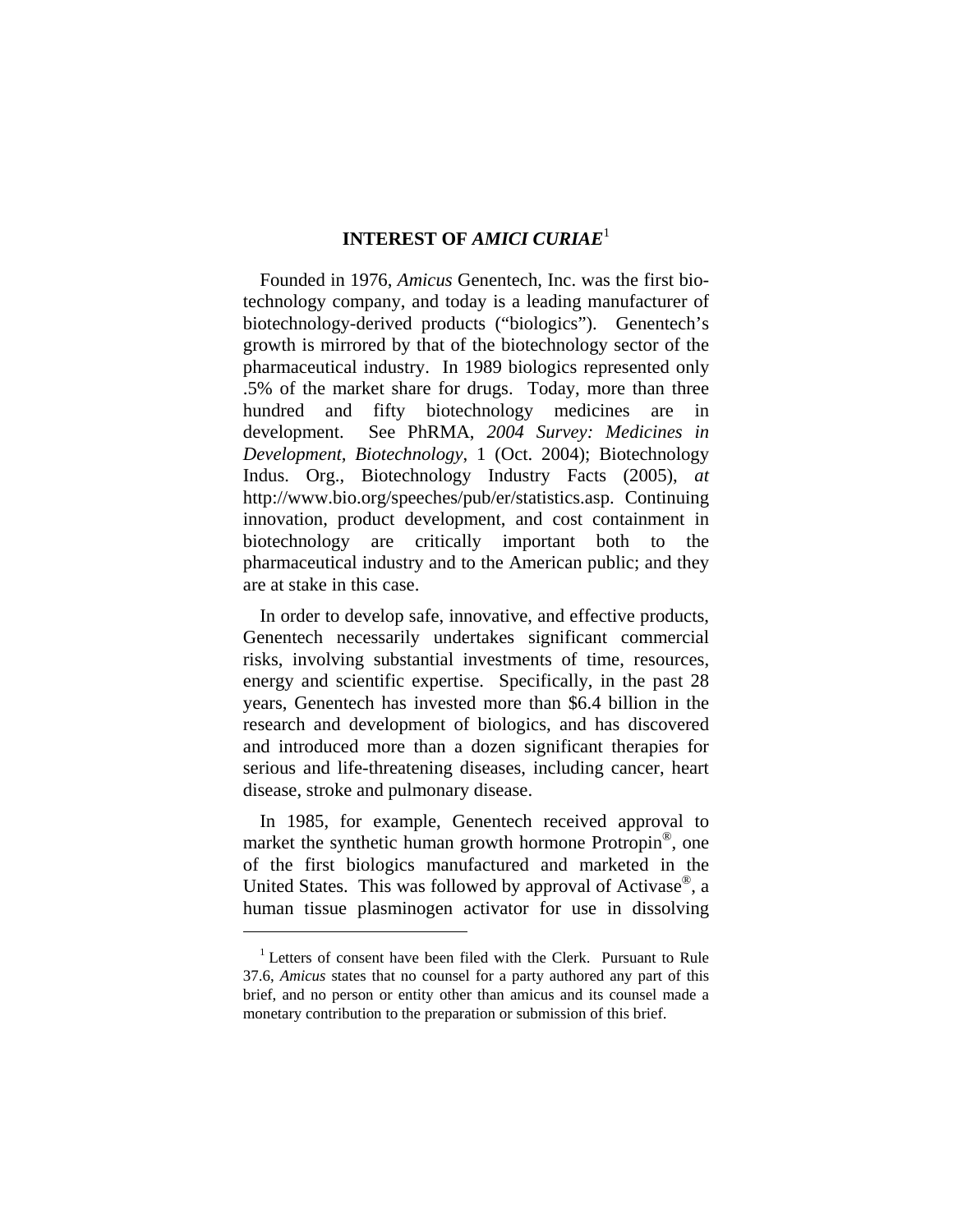blood clots in patients suffering from acute myocardial infarction. Since then, Genentech has developed or codeveloped and received approval for numerous breakthrough drugs, including Pulmozyme®, the first new therapy for management of cystic fibrosis in 30 years; Herceptin® for treatment of a certain form of metastatic breast cancer; Xolair<sup>®</sup> for treatment of asthma; and Avastin<sup>®</sup> for use in treatment of metastatic colorectal cancer. In addition, Genentech has discovered new indications for drugs already approved by the FDA, such as Activase® used in treating acute ischemic stroke.

*Amicus* Biogen Idec, Inc. was created by the 2003 merger of Biogen, founded in 1978, and IDEC Pharmaceuticals, founded in 1985. In the past 26 years, Biogen Idec has invested more than \$3.9 billion in the research and development of biologics, and has discovered more than 7 significant therapies for serious and life-threatening diseases, including multiple sclerosis, cancer, hepatitis B and psoriasis.

In 1986, for example, a Biogen developed product, Intron® A (recombinant interferon alpha-2b), received marketing approval for treatment of hairy cell leukemia. This was followed by the 1989 launch by Biogen's licensee of its hepatitis B vaccine, Engerix<sup>®</sup>-B. Since then, Biogen Idec has developed or co-developed and received approval for several breakthrough drugs, including Avonex<sup>®</sup> for treatment of relapsing forms of multiple sclerosis; Rituxan® for treatment of certain forms of B-cell non-Hodgkin's lymphoma (which was co-developed and is co-marketed by Genentech), and Tysabri® for treatment of relapsing forms of multiple sclerosis.

Today, Genentech and Biogen Idec (collectively, "*Amici*") manufacture the majority of the world's protein-based biologics. Because the development and commercial production of each biologic involves an extensive effort to invent, develop, test, and gain federal approval, *Amici* aggressively pursue patents on inventions they make during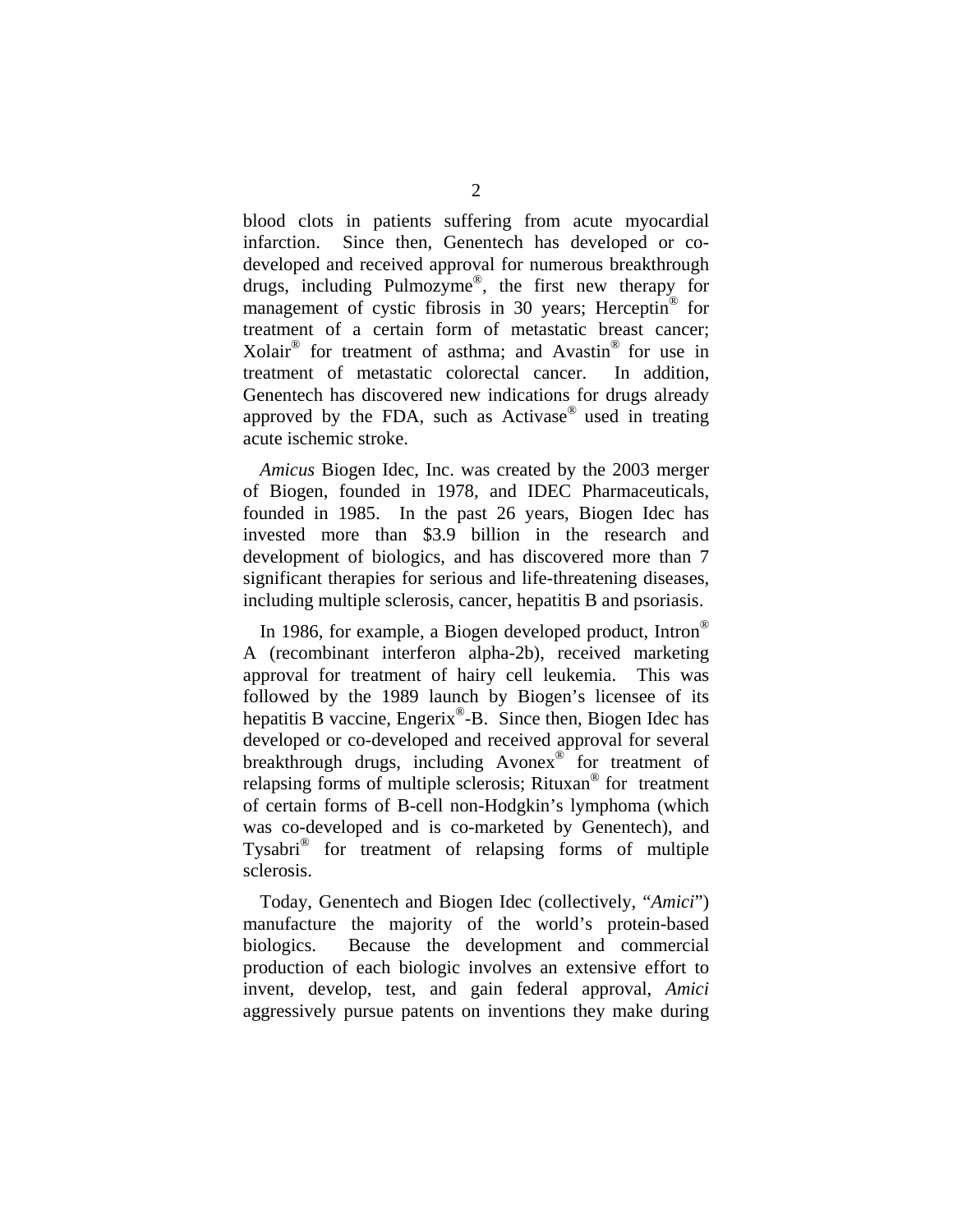this process of discovery and development. *Amici* believe the patent system, including appropriate enforcement of patent rights, is crucial to the continuing development of innovative, life-saving drugs. Yet *Amici* also strongly support a generous and practical reading of the statutory exemption from patentliability for the testing and evaluation of new drugs as being equally necessary to encourage innovation. *Amici* plainly have a substantial and critical interest in the issue presented here. As leading developers and manufacturers of biologics, *Amici* invest billions of dollars in both preclinical *and* clinical research – *viz*., in investigating and testing innovative candidate biologics and translating this work into therapeutic medical interventions.

#### **SUMMARY OF ARGUMENT**

The issue presented in this case is scope of section 202(e)(1) of the Drug Price Competition and Patent Term Restoration Act of 1984 ("the Hatch-Waxman Act"), 35 U.S.C. § 271(e)(1). This provision, also known as the FDA exemption, exempts from infringement the use of a patented invention "solely for uses reasonably related to the development and submission of information under a Federal law" regulating the manufacture, use, or sale of "drugs." *Id.* A biologic is a "drug" within the meaning of the FDA exemption.<sup>2</sup> In the decision below, the Federal Circuit seemingly limited the FDA exemption to the formal process of *clinical* research and testing of drugs for FDA approval that takes place under an Investigational New Drug ("IND") application. It thus improperly excluded from the scope of the

<sup>&</sup>lt;sup>2</sup> Section 201 of the Federal Food Drug and Cosmetics Act ("FDCA"), 21 U.S.C. §  $321(g)(1)$ , defines a "drug" as a product "intended for use in the diagnosis, cure, mitigation, treatment, or prevention of disease in man"; and a "biologic" is similarly defined by the Public Health Services Act ("PHSA") as a live cellular product "applicable to the prevention, treatment, or cure of a disease or condition of human beings." 42 U.S.C.  $§ 262(i).$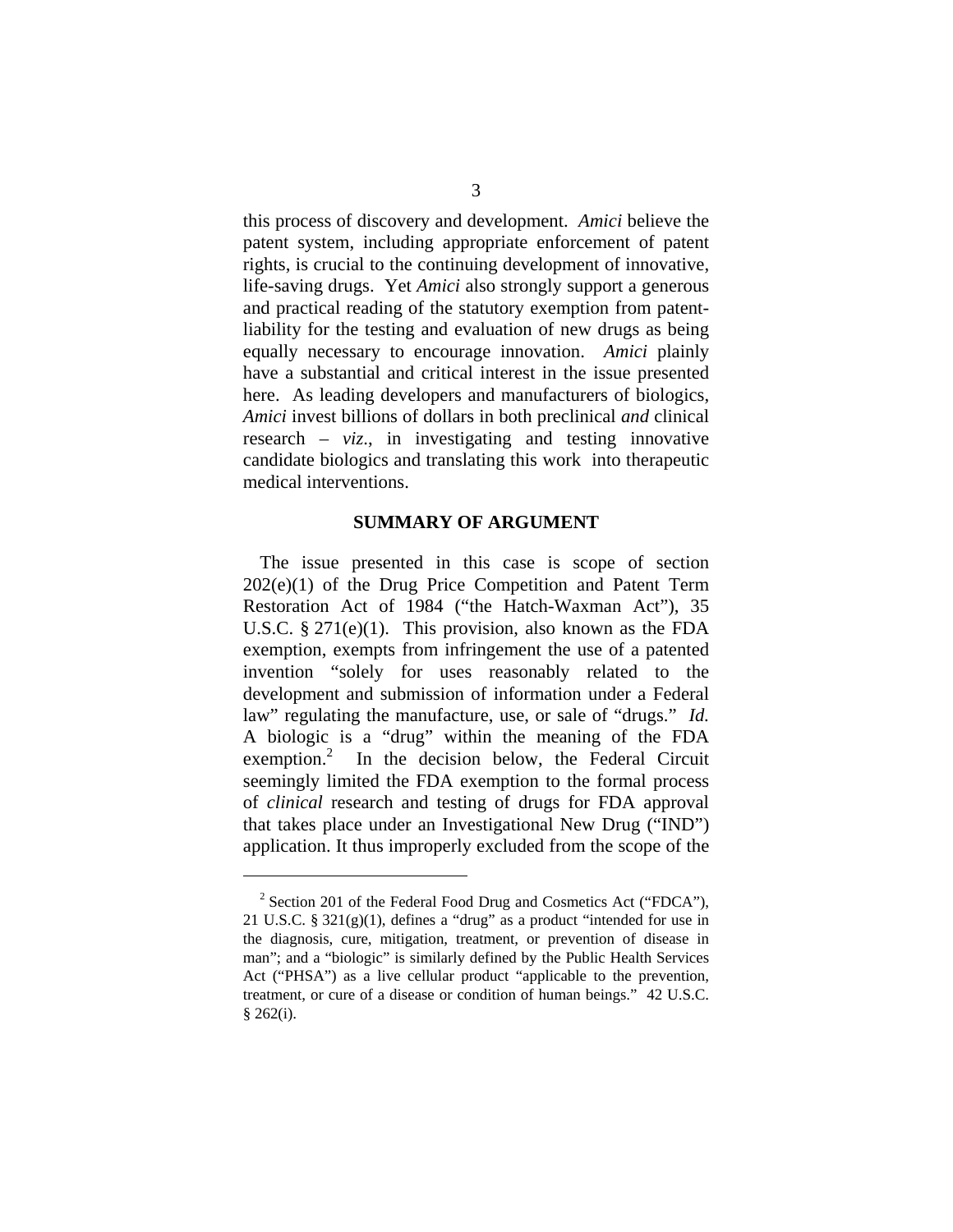FDA exemption the *preclinical* research that must be performed during the investigation or development of candidate drugs to generate information to support an IND application.

Preclinical testing of a new drug or biologic generates information that is essential to the FDA approval process. The Federal Circuit's limiting construction of the FDA exemption, however, exposes this preclinical research to patent infringement liability. Such liability risks would impinge on the very preclinical testing which the FDA exemption was designed to induce.

The Federal Circuit's position – that the FDA exemption should be narrowly interpreted because it was intended primarily to support FDA approval of generic drugs, an abbreviated process which does not require preclinical research supporting an IND application – has a uniquely harsh impact on the biotechnology sector of the pharmaceutical industry for two reasons. First, for reasons set forth below, there is no such thing as a generic biologic, and no abbreviated approval process for biologics; each and every biologic is a new or "pioneer" drug that must be supported by the full panoply of preclinical and clinical investigation. Further, again as explained below, unlike manufacturers of traditional chemically-synthesized drugs, manufacturers of biologics must demonstrate to the FDA that not only the product, but also the *manufacturing process* is safe and effective. This requires significant additional preclinical research and the use of a broader array of technology in order to provide the FDA with the more extensive information it requires.

Issues that go beyond the question of the scope of the FDA exemption are not raised by the present case. In particular, the question of whether the use of patented "research tools" in the discovery of new drug candidates should be exempted from patent infringement *other* than in situations governed by the FDA exemption is not presented. The present case does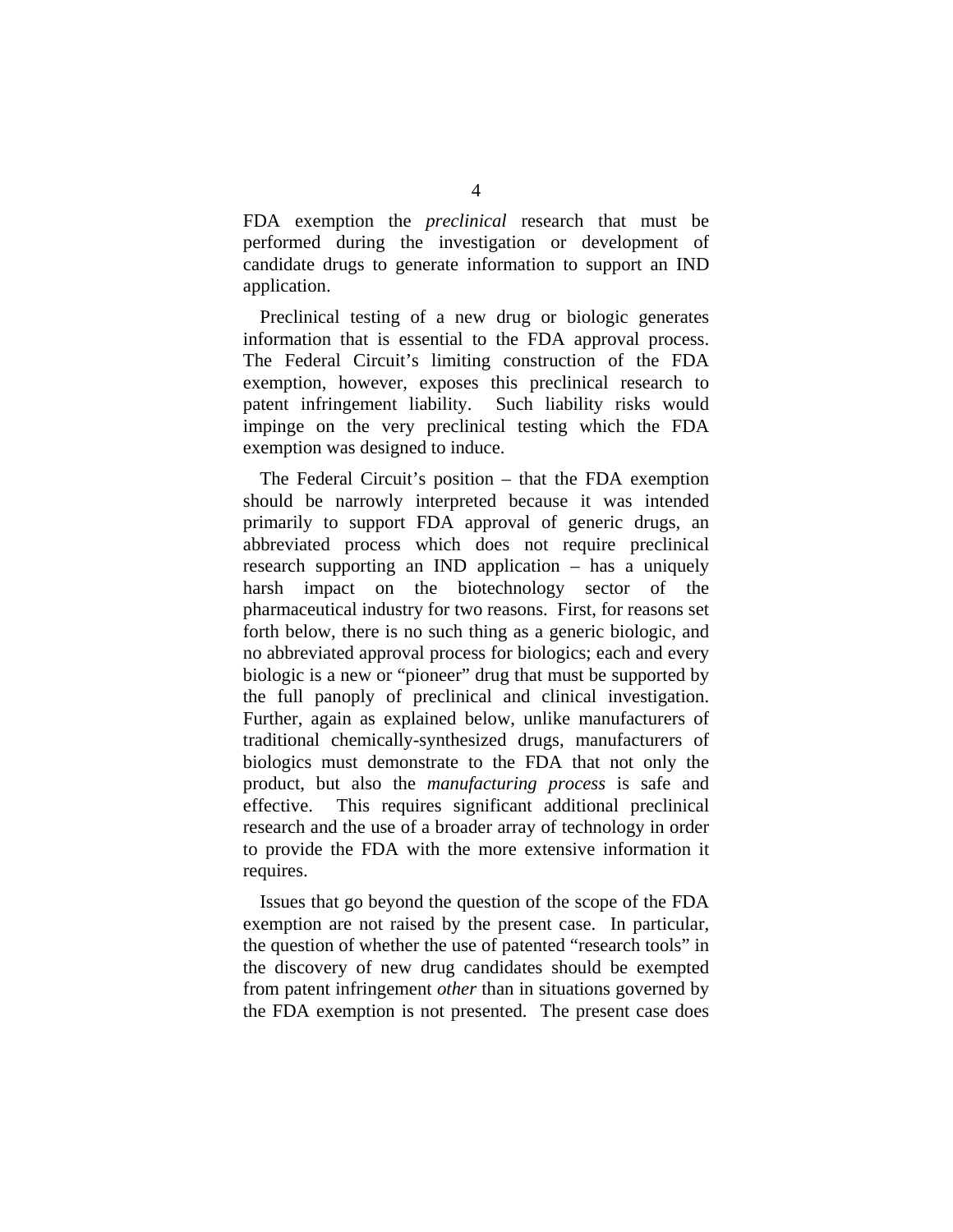not concern activities done for reasons other than to generate information needed for the FDA drug approval process, and petitioner is not seeking to shield its acts under the uncodified experimental use defense. Accordingly, *Amici* urge the Court to limit its holding to the scope of the FDA exemption.

#### **ARGUMENT**

#### **I. INTRODUCTION.**

Under the Patent Act, "whoever without authority makes, uses, offers to sell, or sells any patented invention . . . during the term of the patent therefor, infringes the patent." 35 U.S.C. § 271(a). In 1984, however, Congress enacted the Drug Price Competition and Patent Term Restoration Act ("the Hatch-Waxman Act"), which carved out an exemption from that rule:

It shall not be an act of infringement to make, use, offer to sell, or sell . . . a patented invention . . . solely for uses reasonably related to the development and submission of information under a Federal law which regulates the manufacture, use, or sale of drugs. [*Id.* § 271(e)(1) ("FDA exemption").] $^3$ 

Here, the issue presented is what uses of a patented invention are "reasonably related to the development and  $\overline{a}$ 

<sup>&</sup>lt;sup>3</sup> The FDA exemption was created, in part, to respond to the Federal Circuit's determination, in *Roche Products, Inc.* v. *Bolar Pharmaceutical Co.*, 733 F.2d 858 (Fed. Cir. 1984), that testing done by a generic manufacturer to generate information to support approval of its copy of a new drug was not shielded by the common law "experimental use defense" to patent infringement. *Id.* at 862-63. As the Federal Circuit held:

<sup>[</sup>d]espite Bolar's argument that its tests are 'true scientific inquiries' to which a literal interpretation of the experimental use exception logically should extend, we hold the experimental use exception to be truly narrow, and we will not expand it under the present circumstances. Bolar's argument that the experimental use rule deserves a broad construction is not justified. [*Id.* at 863.]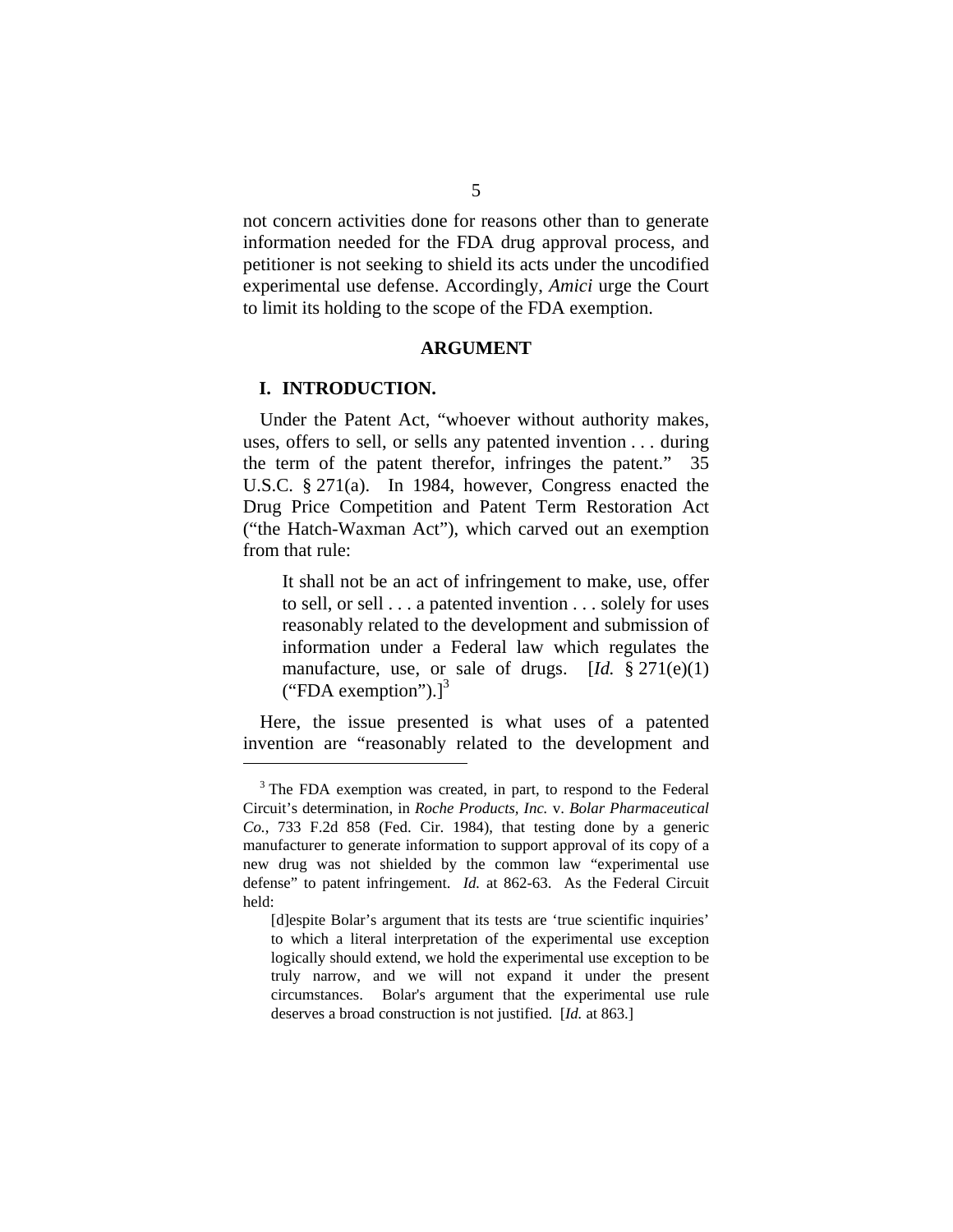submission of information" under a Federal law regulating drugs. A divided panel of the Federal Circuit held that the FDA exemption is "correctly confined . . . to activity that 'would contribute (relatively directly)' to information the FDA considers *in approving a drug*." Pet. App. 13a (quoting *Intermedics, Inc.* v. *Ventritex Inc.*, 775 F. Supp. 1269, 1280 (N.D. Cal. 1991), *aff'd*, 991 F.2d 808 (Fed. Cir. 1993) (table)). The panel observed that the FDA "does not *require* information about drugs other than the compound featured in an Investigational New Drug application," and concluded that the FDA "has no interest in the hunt for drugs that may or may not later undergo *clinical testing for FDA approval*." *Id.* at 12a (emphases supplied). The court thus seemingly limited the FDA exemption to the human *clinical* research that occurs under an IND application, and denied the exemption to all preclinical research. In so doing, the panel relied heavily on legislative history indicating that "the express objective of the [Hatch-Waxman Act] was to facilitate the immediate entry of safe, effective *generic* drugs." *Id.* (emphasis supplied). Although the court subsequently clarified that the "scope of the safe harbor is not limited to generic drug approval," the court nonetheless found that the legislative history of the Hatch-Waxman Act "inform[ed] the breadth of the statutory text." *Id.* at 36a. See also *id*. at 13a (finding in the "context of this safe harbor" a focus on "facilitating expedited approval of" generic versions of patented drugs "already on the market").<sup>4</sup>

*Amici* endorse petitioner's and the United States' position that the Federal Circuit's decision erroneously limits the FDA exemption and would complicate the development of innovative drugs in contravention of congressional command

<sup>&</sup>lt;sup>4</sup> Judge Newman dissented from the liability determination on the ground that all of the experiments at issue were exempt under either the FDA exemption or the common law experimental use exemption. Pet. App. 35a. As petitioner and the United States have recognized, the common law experimental use exception is not implicated in this case, and is not before this Court.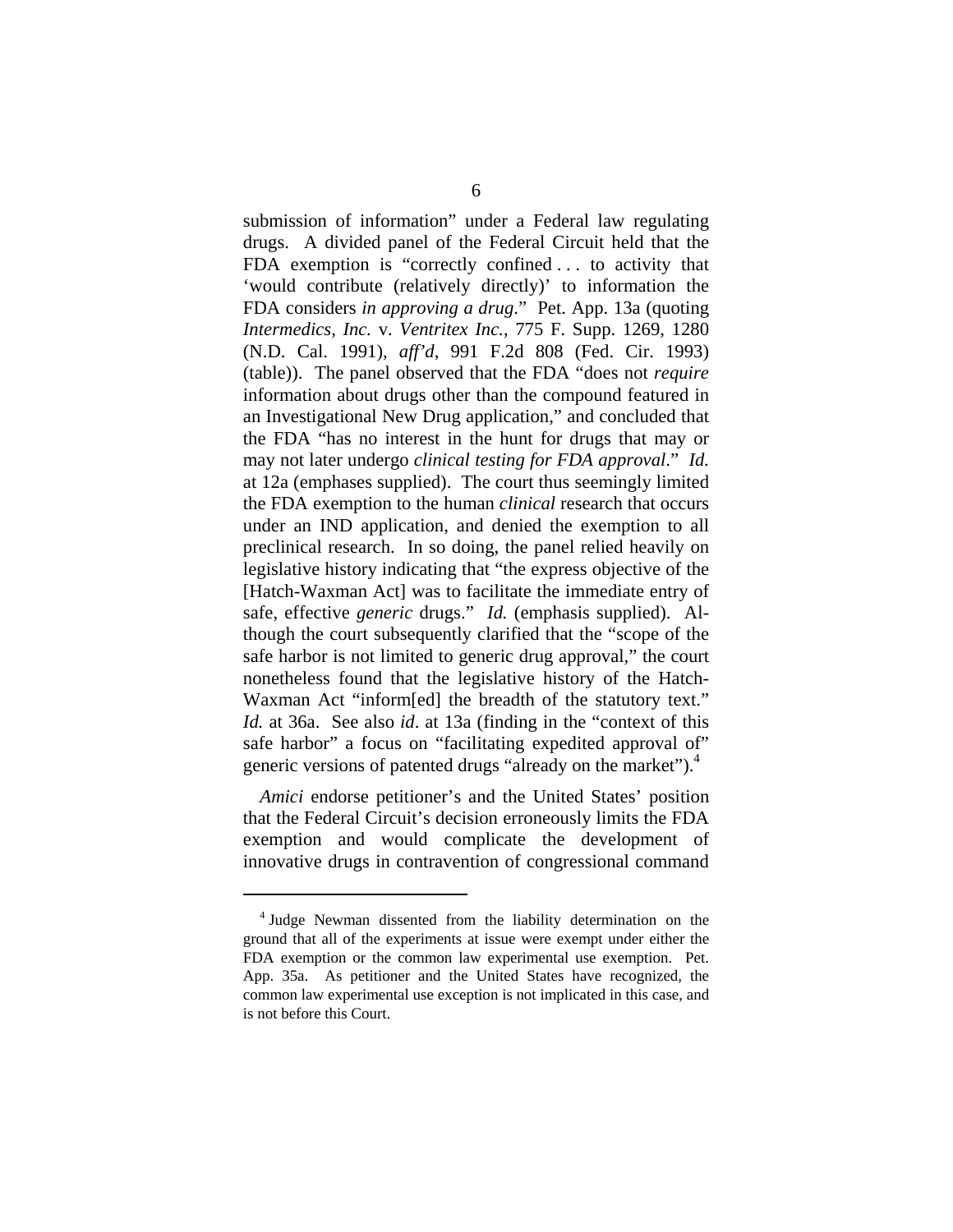and intent. The text of the exemption is phrased in broad terms, embracing the "development" of information; and both the legislative history and the purposes of the Hatch-Waxman Act support a generous construction. See Pet. Br. 36-37; U.S. Br. 14-15. Using these traditional tools of statutory construction, the exemption is best interpreted to extend to *all*  research intended to generate information that the FDA would require or consider in connection with an IND application. Logically, it also must include the same research performed by the developer of a candidate drug or biologic who elects not to pursue an IND application for that candidate drug or biologic (*e.g.*, because the candidate did not exhibit results in testing that could justify preclinical investigations). As the House Report describing the FDA exemption explained, "[a] party which develops such information but decides not to submit an application for approval, is protected as long as the development was done to determine whether or not an application for approval would be sought." H.R. Rep. No. 98-857, pt. 1, at 45 (1984).

Consistent with the text, structure, and the purposes of the Hatch-Waxman Act, this Court has already made clear that the FDA exemption should be generously interpreted. In *Eli Lilly & Co.* v. *Medtronic, Inc.*, 496 U.S. 661 (1990), the Court addressed the meaning of the phrase "'a Federal law which regulates the manufacture, use, or sale of drugs.'" *Id.* at 665. Eli Lilly argued that this phrase should be limited to "those individual provisions of federal law that regulate drugs," denying the exemption to medical devices, while Medtronics asserted that the exemption referred to "the entirety of any federal Act . . . at least some of whose provisions regulate drugs," an interpretation that would extend the exemption beyond drugs to medical devices. *Id.* at 665-66. The Court concluded that the FDA exemption broadly exempts from infringement the use of patented inventions to develop and submit information to the FDA under *any* provision of a Federal law regulating drugs. A similarly broad construction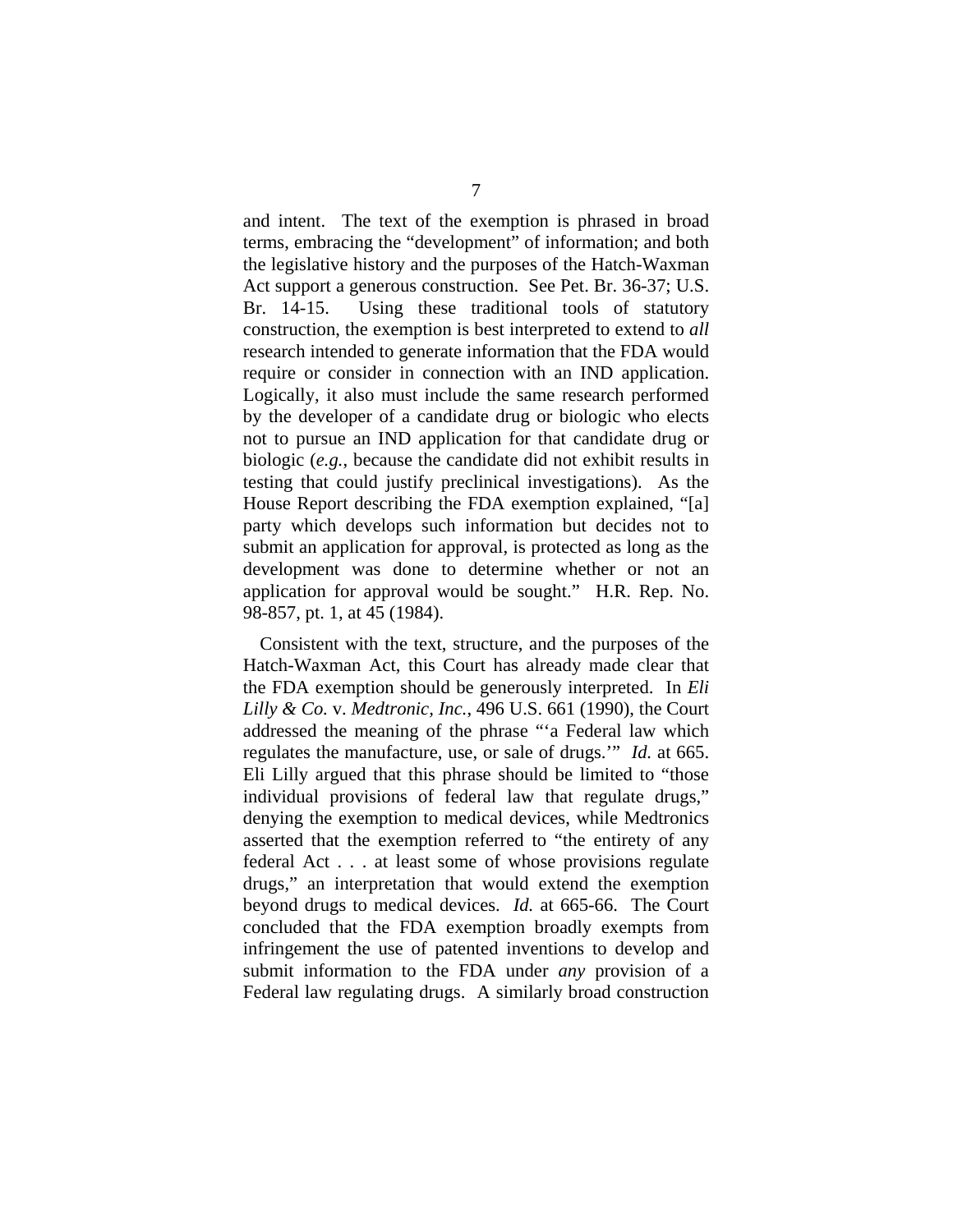of the reasonable-relationship test incorporated into the FDA exemption is warranted.

*Amici* write separately to make two points: First, for several reasons, limiting the FDA exemption to human clinical research conducted under an IND application has a particularly harmful impact on the biologics component of the pharmaceutical industry. Second, Congress's considered decision to employ the familiar reasonable-relationship test reflects its intent to accord a generous sweep to the FDA exemption; that test, as applied in numerous areas of law noted *infra*, requires only that the use of the patented invention be reasonably intended to produce information that would be required or considered by the FDA.

- **II. BIOLOGICS DIFFER FROM CHEMICALLY-SYNTHESIZED DRUGS IN WAYS THAT MAKE APPLICATION OF THE FDA EXEMPTION EVEN MORE CRITICAL TO THEIR DEVELOPMENT AND DEPLOYMENT.** 
	- **A. Biologics Differ From Chemically-Synthesized Drugs In Ways That Significantly Affect The Regulatory Approval Process And Its Requirements.**

Biologics are fundamentally different from traditional chemically-synthesized drugs, sometimes known as "small molecule drugs." The active ingredient of a biologic usually is a large, complex molecule derived from a living organism; a biologic, typically a protein, can be a chain of hundreds of amino acids with a complex three-dimensional structure. As the FDA has explained, biologics are "complex mixtures of molecular species that [are] difficult to characterize as individual entities. In some cases, the specific active moiety could not be identified, or the active moiety existed in a milieu of other components that had the potential to affect many of its characteristics." FDA, *Guidance Concerning Demonstration of Comparability of Human Biological*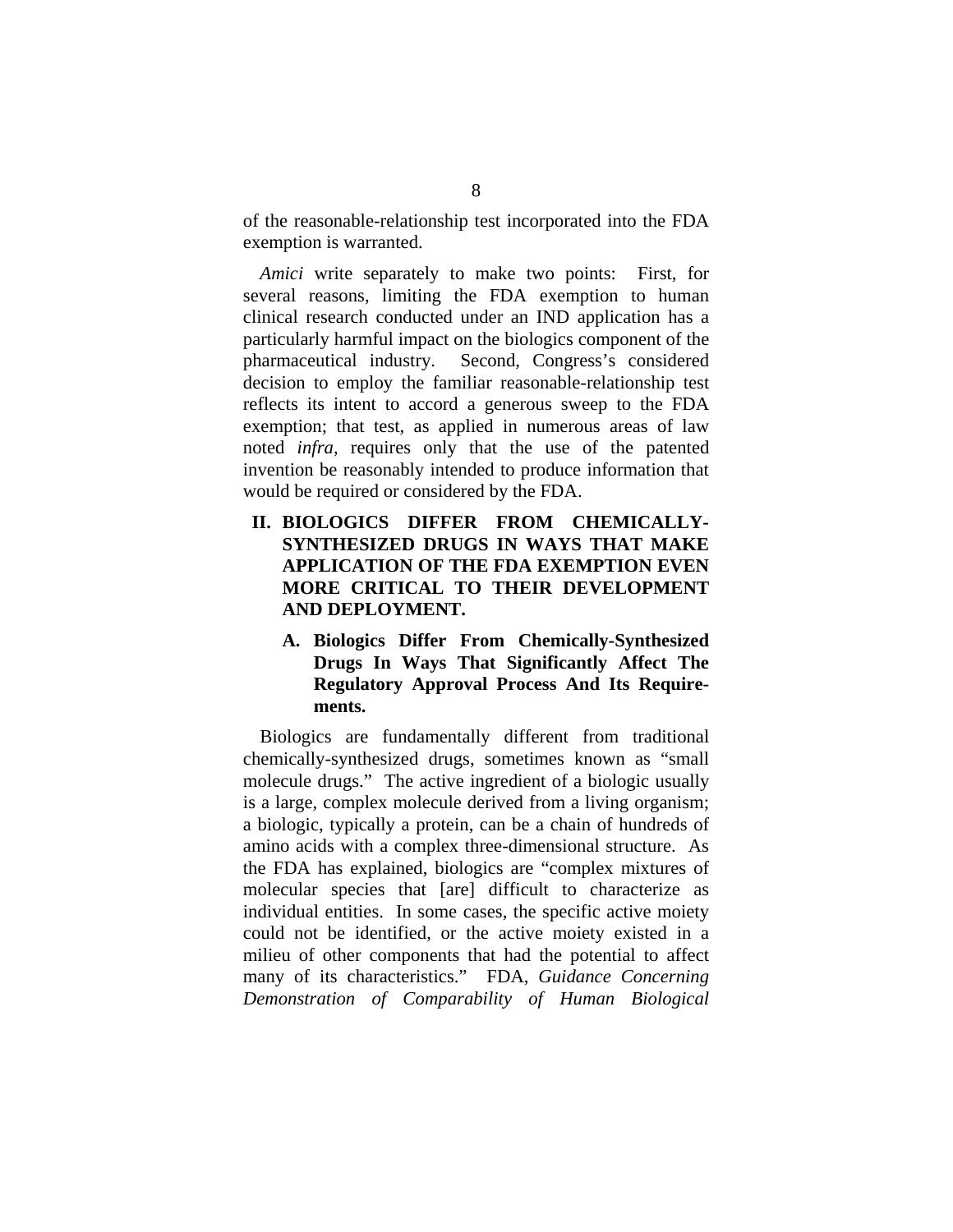*Products Including Therapeutic Biotechnology-derived Products* (Apr. 1996) ("*Comparability Guidance*"), *available at* http://www.fda.gov/cder/guidance/compare.htm. Thus, unlike chemically-synthesized drugs – the functional characteristics of which generally do not vary significantly – the safety or effectiveness of a biologic cannot be evaluated simply by identifying the physical structure of the active ingredient.

In addition, unlike a chemically-synthesized drug, conclusions about the safety or effectiveness of a biologic cannot be separated from the specific process used to manufacture each biologic. The manufacturing process for a chemically-synthesized drug involves discrete, linear steps that progress predictably. The manufacturing processes for biologics, in contrast, generally use living cells as hosts or miniature factories that create the desired product. The capabilities of these hosts are inherently variable. Biologics include, for example, products such as recombinant DNAderived therapeutic proteins which are created by inserting a DNA sequence into a living organism that synthesizes the desired protein. As the FDA has stated:

[b]ecause of the limited ability to characterize the identity and structure and measure the activity of the clinically-active component(s), a *biological product was often defined by its manufacturing process. . . .* FDA recognized that changes in the manufacturing process, equipment or facilities could result in changes in the biological product itself . . . . [FDA, *Comparability Guidance* (emphasis supplied).]

Simply put, each biologic manufacturing process will result in a unique product. Minor differences in a biologic's manufacturing process can have a significant impact on the biologic's clinical attributes, including both its effectiveness and its safety; and manufacturers employ extensively validated manufacturing controls. Thus, even if the physical, chemical, and biological properties of the process and the resulting product are carefully defined or characterized, that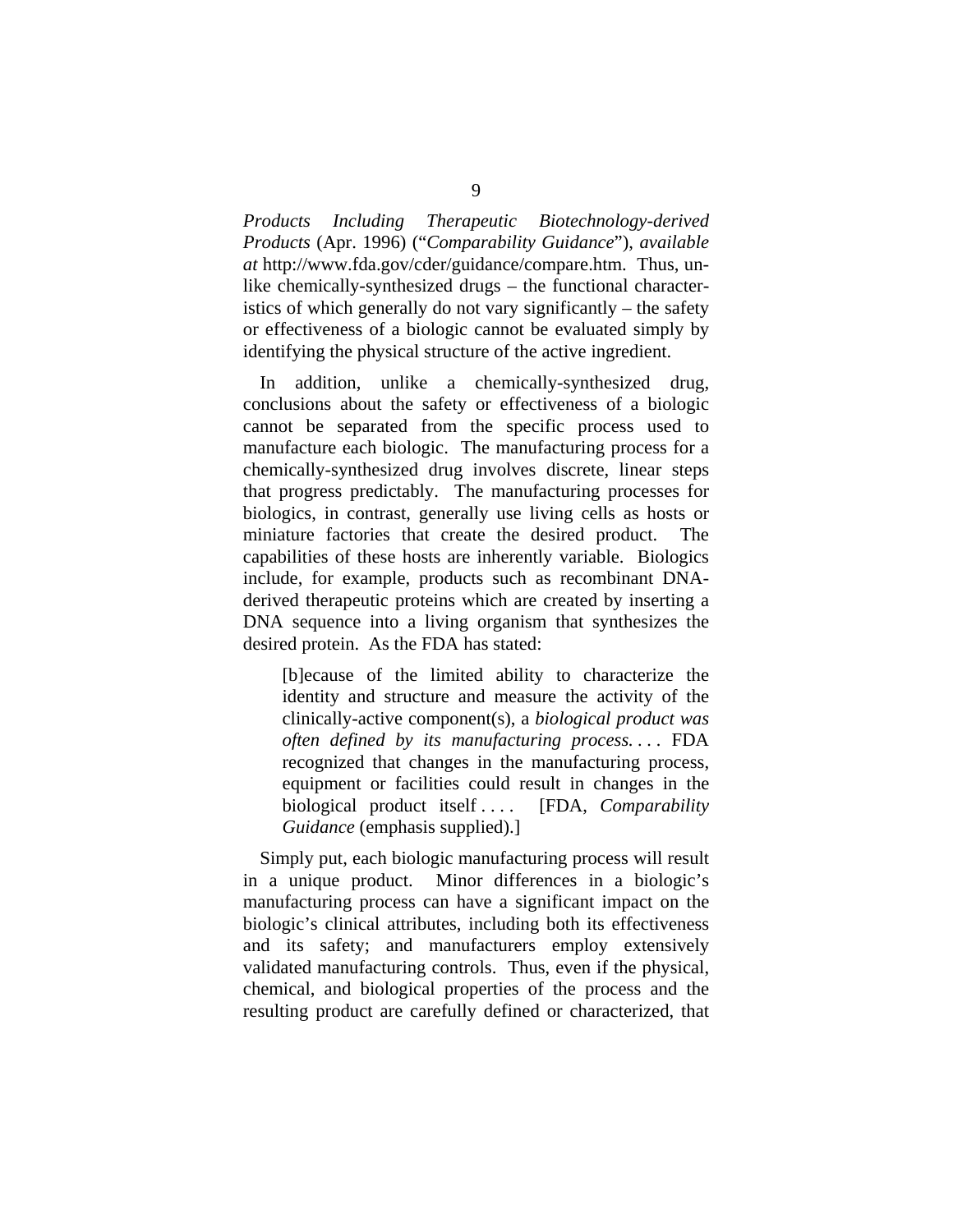does not ensure clinical or therapeutic equivalence of two biologics produced in different conditions of manufacture. "There is no such thing as a 'me-too' biologic." See Public Information, 39 Fed. Reg. 44602, 44641 (Dec. 24, 1974) ("[A]ll biological products are required to undergo clinical testing in order to demonstrate safety, purity, potency, and effectiveness prior to licensing, regardless whether other versions of the same product are already marketed or standards for the product have been adopted by rule making. . . . . This is required because all biological products are to some extent different and thus each must be separately proved safe, pure, potent, and effective.").

It is also instructive that to date, no legal regulatory framework is in place in Japan, Europe or the United States that would permit a so-called "generic biologic" to gain regulatory and market approval. While the responsible regulatory agencies in these countries have been wrestling with these issues for some time and have promised that guidelines would be forthcoming, none is persuaded that chemical and biological similarity between innovator products and "biogeneric" copies thereof can effectively be shown. The FDA's regulation of biologics and the application of the FDA exemption to the investigation and development of biologics can only be understood with the unique characteristics of biologics in mind.

**B. Because The FDA Requires Manufacturers Of Pioneer Drugs, Including Biologics, To Submit Substantial Preclinical Research In An IND Application, The "Use" Of "Patented Invention[s]" In Such Research Is Protected By The FDA Exemption.** 

Federal law – specifically, the FDCA and the PHSA – forbids the introduction into commerce of any drug, chemically-synthesized or biologic, unless the Secretary of Health and Human Services has determined the drug is both safe and effective. See 21 U.S.C.  $\S 355(a) \& (d)$  (all drugs);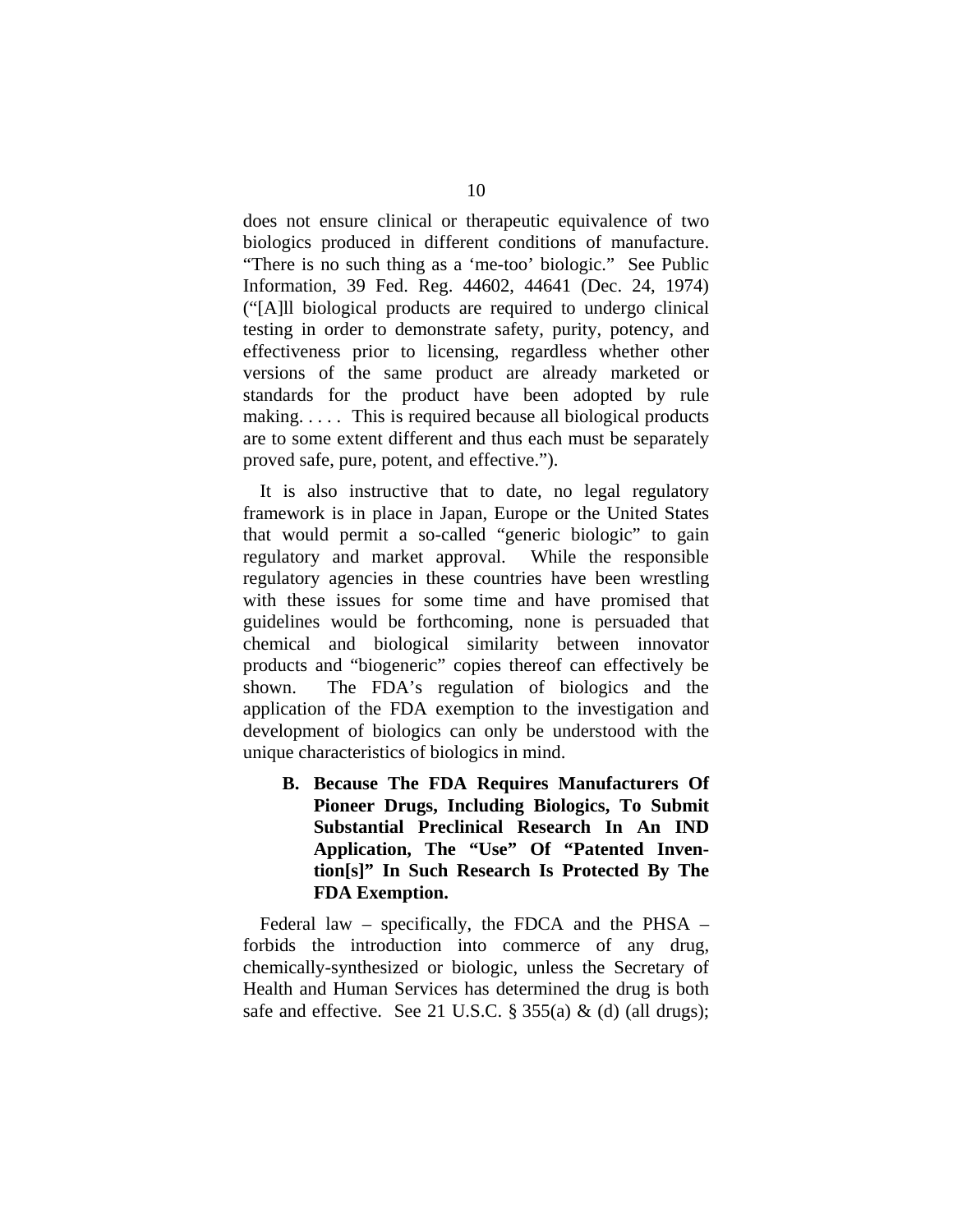42 U.S.C. § 262(a)(2)(A) (biologics). To permit the investigation of products not yet found to be safe and effective, Congress exempted from the statutory requirements of safety and effectiveness "drugs intended solely for investigational use by experts qualified by scientific training and experience to investigate the safety and effectiveness of drugs." 21 U.S.C.  $\S 355(i)(1)$  (all drugs). In addition, Congress authorized the Secretary to promulgate regulations "conditioning such exemption upon . . . the submission to the Secretary . . . of preclinical tests (including tests on animals) of such drug adequate to justify the proposed clinical testing." *Id.* § 355(i)(1)(A). See also 42 U.S.C. § 262(a)(3) ("[T]he Secretary shall prescribe requirements under which a biological product undergoing investigation shall be exempt" from the safety, purity and potency requirements of  $§ 262(a)(1) \& (2)).$ 

#### **1.** *The FDCA Process.*

Pursuant to the FDCA's authorization of investigational uses of unapproved drugs, the Secretary has issued regulations establishing the IND application process. See 21 C.F.R. § 312.20 *et seq*. Those regulations do not require particular studies, but they clearly and expressly anticipate the submission of results from *preclinical* research. Specifically, they require "[a] summary of the pharmacological and toxicological effects of the drug in animals," "[a]dequate information about pharmacological and toxicological studies of the drug involving laboratory animals or in vitro," and provision of the "rationale for the drug or the research study." See *id.* § 312.23(a)(3)(iv), (5)(ii) & (8). It is preclinical studies that generally provide the data and hence the support for these showings. Thus, it is preclinical work that allows the manufacturer to demonstrate that the drug warrants clinical trials, *i.e.*, that the drug does not "represent[] an unreasonable risk to the safety of the persons who are the subjects of the clinical investigation." 21 U.S.C. § 355(i)(3)(B)(i); see also *id.* § 355(i)(1)(A). Only if the IND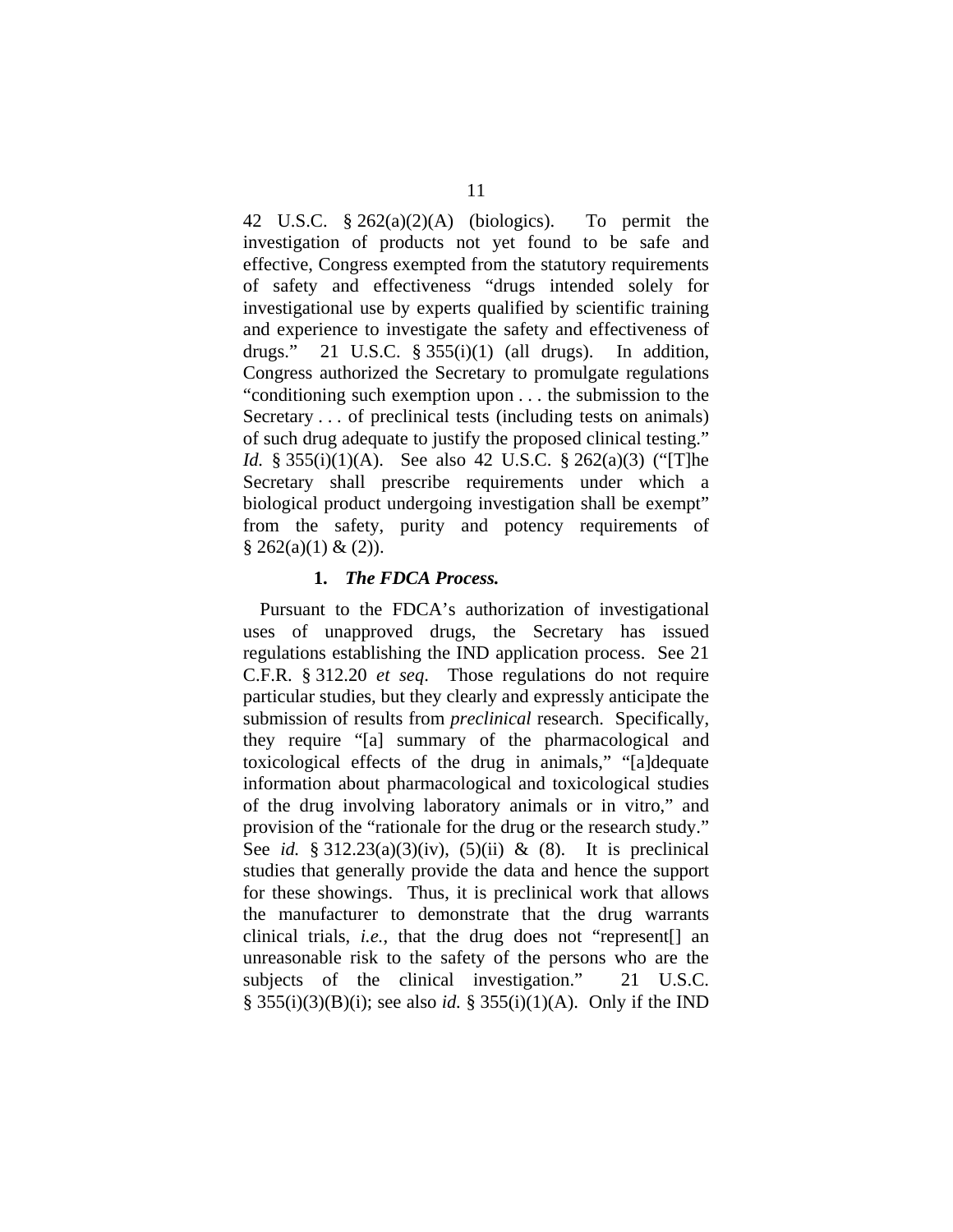application is granted can the drug manufacturer proceed to the clinical testing necessary to submit a new drug application ("NDA"). Once the NDA is approved, the drug may be marketed.

What is critical here is that data from preclinical research are routinely submitted to the FDA in IND applications, and are considered by the FDA in its review of an IND application. Thus, the generation of data from preclinical testing of patented inventions is "reasonably related to the development and submission of information under a Federal law which regulates" drugs.  $35 \text{ U.S.C.} \$   $271(e)(1)$ .

#### **2.** *The PHSA Process.*

In contrast to drugs, biologics are subject to the regulatory processes of the PHSA.<sup>5</sup> The PHSA requires the Secretary to establish by regulation requirements for the licensing of biologics. 42 U.S.C. § 262(a)(2) & (3). To obtain approval of a biological license application ("BLA"), the manufacturer must demonstrate that the biologic is safe, pure, and potent. See *id.* § 262(a)(2)(C); 21 C.F.R. § 601.2. The regulatory process for biologics is administered by the FDA Center for Biologics Evaluation and Research ("CBER"). CBER reviews and approves biologics through a process akin to that for chemically-synthesized drugs. See Jeanne M. Novak et al., *The Biological IND*, *in Biologics Development: A Regulatory Overview* 49-81 (M. Mathieu ed., 2d ed. 1997); see also Suzanne M. Sensabaugh, *A Primer on CBER's Regulatory Review Structure And Process*, 32 Drug Info. J., 1011, 1017-18 (1998).

There is some overlap in the regulation of biologics and drugs; however, the biologics regulatory pathway is more

<sup>&</sup>lt;sup>5</sup> At the outset of the biotechnology industry, a small number of biologics were evaluated and approved as drugs under the FDCA process. Since that time, nearly every biologic has been evaluated and approved under the PHSA.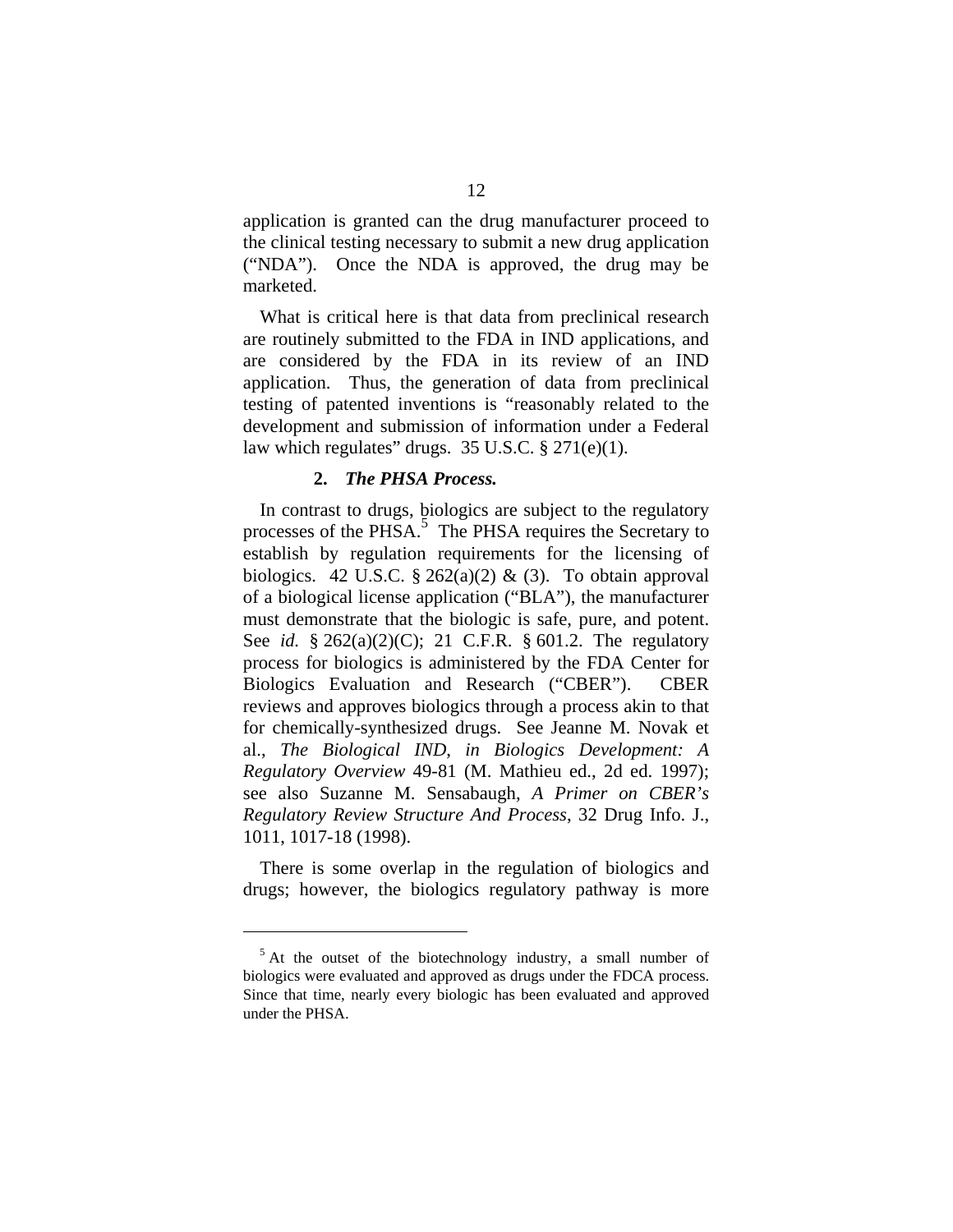extensive and requires more information.<sup>6</sup> For example, a biologics manufacturer seeking approval to begin clinical testing of a new biologic must fulfill all the requirements placed on the manufacturers of new chemically-synthesized drugs; in addition, a biologics manufacturer seeking a BLA must further establish that the facility in which a biologic is manufactured, processed, packed or held meets standards that ensure that the product remains safe, pure, and potent. 21 C.F.R. § 601.2(a); see also *id.* § 601.20(c).

As is the case with chemically-synthesized drugs, a new candidate biologic must be investigated through preclinical development and research before the FDA will approve an IND application which grants the sponsor the legal authorization to evaluate the biologic in clinical investigations. Under the FDA regulations implementing the PHSA, the biologic manufacturer "shall submit data derived from nonclinical laboratory and clinical studies which demonstrate that the manufactured product meets prescribed requirements of safety, purity, and potency." *Id.* § 601.2(a). With regard to "products under development," the regulations expressly incorporate sections  $505(i)$  and  $520(g)$  of the FDCA, invoking the Secretary's authority to authorize investigational uses of biologics and to establish the IND application process. *Id.* § 601.21.

As a practical matter, there can be no doubt that a wide range of preclinical research forms an essential part of the FDA's decision to approve an IND application for a biologic. One author explained that "[p]re-clinical development [of a biologic] should include pharmacology and toxicology studies in appropriate animal models" in order to "permit the FDA to assess whether the product is reasonably safe for initial  $\overline{a}$ 

<sup>&</sup>lt;sup>6</sup> The PHSA provides that the FDCA "applies to a biological product subject to regulation under [the PHSA], except that a product for which a license has been approved under [PHSA § 351] shall not be required to have an approved application under section [505 of the FDCA]." *See* 42 U.S.C. § 262(j).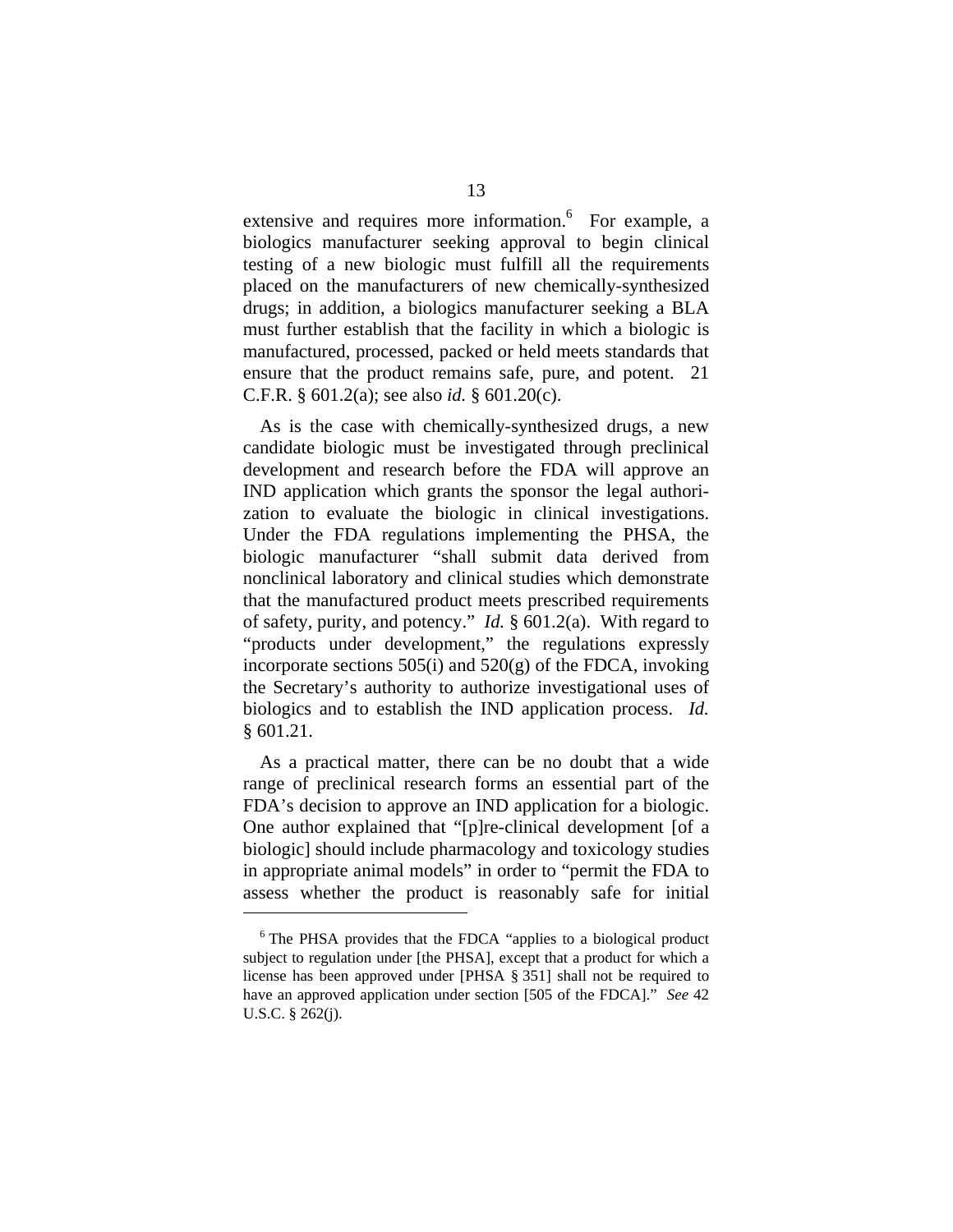testing in humans." Novak, *supra*, at 53. Another author further highlighted the importance and essential "[p]urpose[s] of [p]re-clinical [s]afety [e]valuation" for biologics:

A primary goal in conducting preclinical studies is to obtain data necessary to initiate clinical trials. The data derived from preclinical studies provide the scientific basis for the development of clinical monitoring parameters and the rational selection of an initial safe starting dose, a dose-escalation scheme, a duration of use, a route of administration, and potential target organs for toxicity.

*Preclinical studies should be designed to answer specific questions.* These answers should provide an understanding of the dose/activity relationship, the relationship of route and scheduling to activity/toxicity, the dose/toxicity relationship, and the risks for toxicity. Often additional studies are designed to help discern a product's mechanism of action, to facilitate future clinical development (i.e., to help ensure that clinical trials are not needlessly interrupted), and to satisfy liability and/or labeling issues. [Joy A. Covagnaro, *Preclinical Safety Assessment of Biological Products in Biologics Development: A Regulatory Overview* 21, 25- 26 (M. Mathieu ed., 2d ed. 1977) (emphasis supplied).]

The ideal, this author concluded, is "a dialogue between FDA and industry scientists [that] will take place early in product development." *Id.* at 27.

In addition, because the manufacturing process determines the safety and efficacy of a biologic, the biologics manufacturer must also provide sufficient information "so that CBER can assess the validity and safety of manufacture." Novak, *supra*, at 53. The regulation of the process as well as the product dramatically increases the amount of preclinical investigation that must be done prior to the submission of an IND application. And the breadth of the preclinical work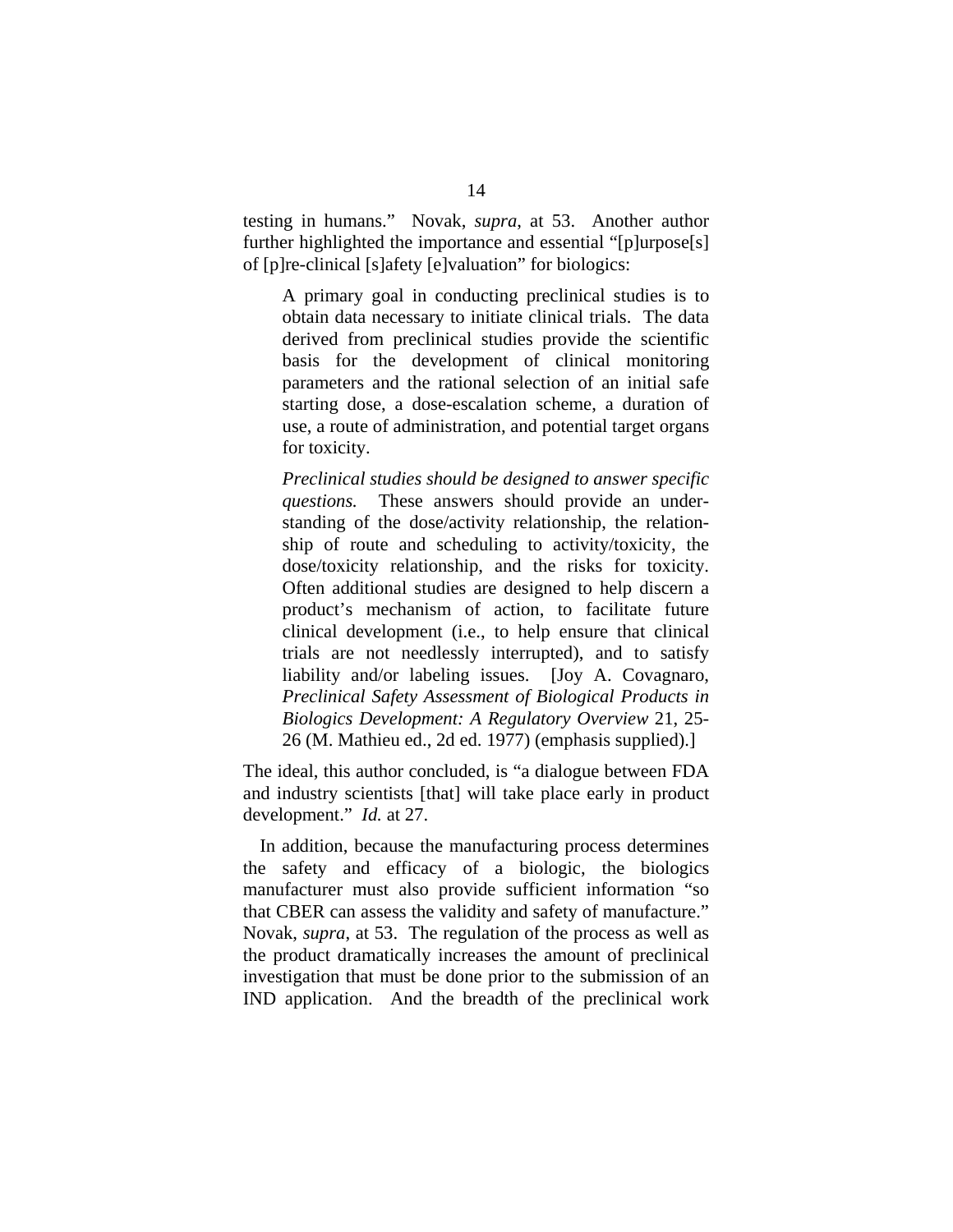necessary means that a broader array of technology – *viz*., patented inventions are implicated.

This explains why an IND application submitted to CBER requires a summary of preclinical data, see *id.* at 59-62 (describing investigator's brochure and clinical protocol). And, as noted, the application must also include "adequate information about the pharmacological and toxicological studies performed in animal models or *in vitro* to establish that the investigational product is reasonably safe for the initiation of clinical studies." *Id.* at 59-66 (citing 21 C.F.R. § 312.23(a)(8)). Guidance for this section was issued by the FDA in November 1995, see FDA, *Guidance for Industry: Content and Format of Investigational New Drug Applications (INDs) for Phase I Studies of Drugs, Including Well Characterized, Therapeutic, Biotechnology-derived Products* (Nov. 1995). That Guidance spells out in detail the extensive preclinical support that the FDA expects to receive and will consider in connection with their evaluation of an IND application for a biologic. See, *e.g.*, *id*. at 10 (explaining that one section of an IND application should contain "a description of the pharmacologic effects and mechanism(s) of actions of the drugs in animals"); *id*. ("[p]resent regulations require an integrated summary of the toxicologic effects of the drug in animals and *in vitro*"); *id*. at 11-13 (describing information required in summary of toxicologic findings of animal studies and in data tabulation, and requiring records to be made available for inspection).

In sum, both legally and practically, manufacturers of biologics conduct substantial preclinical research to satisfy the FDA's requirements for an IND application. Equally to the point, in developing a biologic, a manufacturer will conduct substantial preclinical research not only on the safety or effectiveness of a new biologic, but also on how the biologic can be produced and purified. Information from such research – whether conducted before the IND application is submitted or after the BLA has been approved – must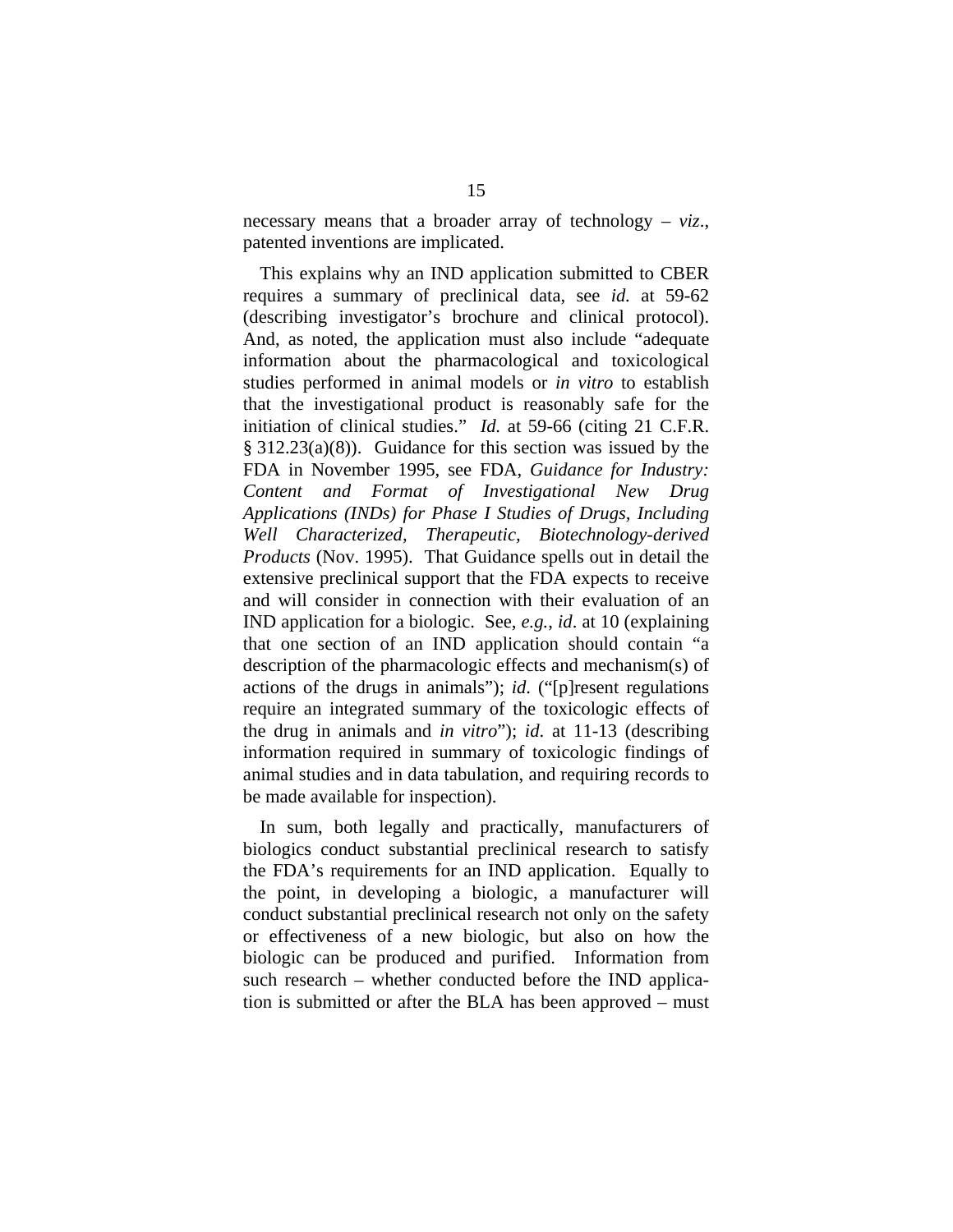be retained and made available to the FDA at its request, regardless of whether the steps used to produce or purify the biologic in the preclinical stage ultimately are those used to produce the biologic on a commercial scale. The use of patented inventions in such research should be shielded by the FDA exemption; protection from infringement litigation cannot turn on the success or failure of the research being conducted without having the practical effect of discouraging the research itself. This is why the text does and should protect all uses "reasonably related" to the approval process. Although it may come to pass that some data that is generated by use of a patented invention is not submitted to the FDA with the IND application, or is only submitted later in response to a CBER inquiry, the "use" was nonetheless "reasonably related to the development and submission of information" to the FDA under the FDCA and the PHSA.

## **C. Interpreting The FDA Exemption Narrowly Due to Congress's Focus On The FDA's Approval Of Generic Drugs Is Particularly Harmful To The Discovery And Development Of Biologics.**

As noted above, the Federal Circuit was intent on narrowing the interpretation of the text of the FDA exemption because, in its view, the exemption had to be construed to reflect at least in part Congress's "express objective . . . to facilitate . . . generic drugs." Pet. App. 12a. In so doing, the Federal Circuit resisted the necessary implications of this Court's decision in *Medtronic*, which expressly rejected the notion that the FDA exemption is restricted to generic drugs and held that even medical devices are covered. See 496 U.S. at 665-67, 669 & n.2. Critically, for *Amici*, a narrow focus on generic drugs is uniquely damaging to the biologics sector.

The primary approval route for generic versions of chemically-synthesized drugs is section 505(j) of the FDCA, which authorizes review and approval of abbreviated new drug applications ("ANDAs") based on a demonstration that the generic drug is the "same as" an approved pioneer drug.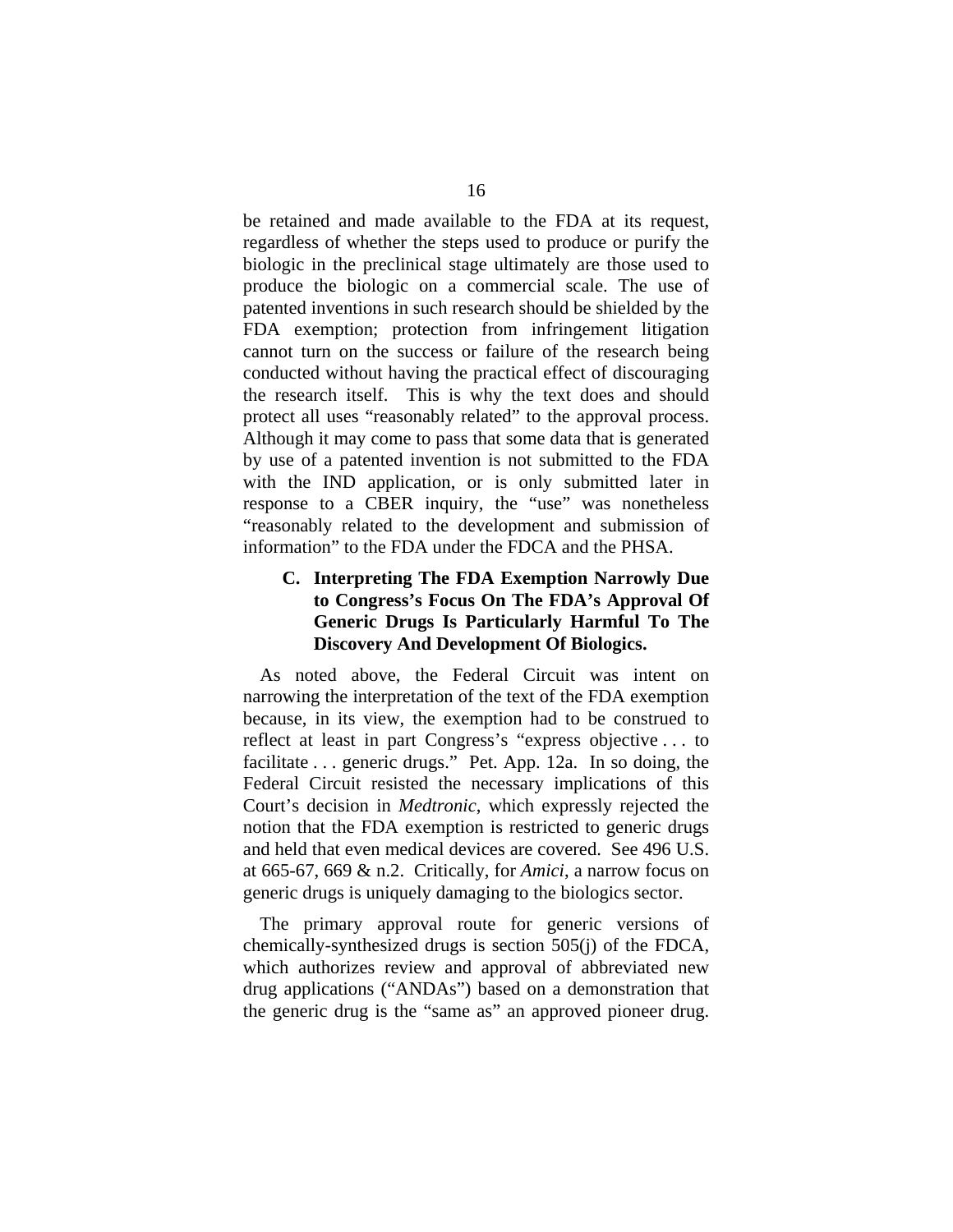If a generic contains the same active ingredient, the same route of administration, the same dosage form, the same strength, and the same bioavailability as an approved drug, the generic may be approved based on the clinical safety and effectiveness data included in that approved drug's NDA.

As explained above, "'there is no such thing as a 'me-too' [generic] biologic.'" See *supra* at 10 (quoting 39 Fed. Reg. at 44641). The FDA has *never* applied an abbreviated approval process to a biologic. Indeed, in 1984, the Agency expressly recognized that the new abbreviated mechanism did not extend to biologics. See Abbreviated New Drug Application Regulations, 57 Fed. Reg. 17950, 17951 (Apr. 28, 1992) (the ANDA process is "inapplicable to... biological drug products licensed under [the PHSA]").<sup>7</sup> While chemicallysynthesized drugs generally have simple chemical structures that can be easily identified and replicated to achieve therapeutic equivalence, this is not true of biologics. Under current scientific testing methods, biologics cannot be shown to be identical to approved drugs due to their complexity and inherent variability. See, *e.g.*, S. Usdin, *CBER's Abbreviated Route*, BioCentury, Apr. 15, 2002, at A6-7 (FDA official concludes that because of safety issues, even the bestcharacterized biologics require clinical data, and are not suited to an abbreviated approval process). Put in terms of the statutory language, because the ANDA process may be used only when manufacturers show that the new drug is the "same as"  $-i.e.,$  the bioequivalent of  $-$  an approved drug, see

<sup>7</sup> As noted *supra*, for reasons largely of history, a small number of drugs which fulfill the definition of "biological product" under the PHSA (*e.g.*, insulin and human growth hormone) have been approved instead under § 505 of the FDCA. But, the FDA has never treated these products differently from other biologics – that is, the FDA has never used the abbreviated approval process in connection with such a drug.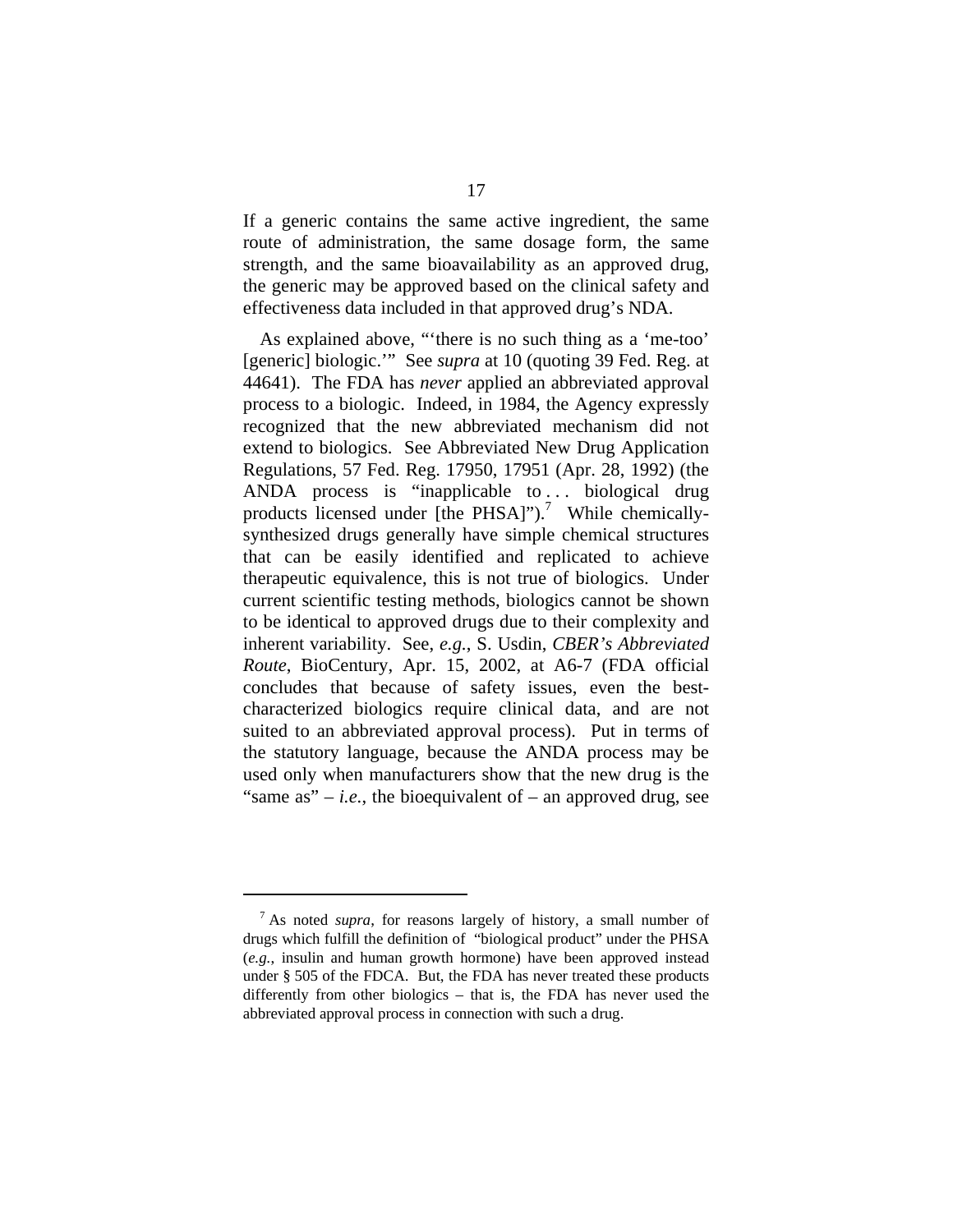21 U.S.C. §  $355(j)(2)(A)(ii)(I)$ , the ANDA process cannot be utilized in order to seek FDA approval of a biologic. $8$ 

Accordingly, limiting the scope of the FDA exemption to activities in connection with the abbreviated or generic drug approval process would have a disproportionately harsh impact on the biologics sector of the pharmaceutical industry. Under the strictest interpretation of the exemption (an interpretation, we submit, that should have been effectively foreclosed by *Medtronics*), no use of patented inventions in preclinical and clinical biologics research and development would ever be exempted because a biologic can never be approved through an abbreviated or "generic" application process.

Under the Federal Circuit's somewhat less constrained interpretation of the exemption, uses of a patented invention in connection with clinical trials conducted under an IND application would be protected but uses in connection with preclinical research would not. Such clinical trials may never occur, however, if biologics manufacturers were confronted with claims of patent infringement during the preclinical investigations of a new candidate biologic that the FCA expects to occur. This is because, for the reason set forth *supra*, the developer of a new biologic must employ a diverse and broad range of investigative technologies in conducting such research, some or all of which may be subject to patents. In some instances, it simply will not be economically feasible for a biologics manufacturer to continue the preclinical

<sup>&</sup>lt;sup>8</sup> The FDA has authorized certain changes in the manufacturing process to be made by a biologic's experienced manufacturer in an abbreviated application process. *See* FDA, *Comparability Guidance*. Changes to an approved manufacturing process by a manufacturer with complete knowledge of that process and significant historical and experience making and validating the biologic are not remotely analogous, of course, to approving a different manufacturer's biologic – which uses different starting materials and a different process – as safe and effective without product-specific testing.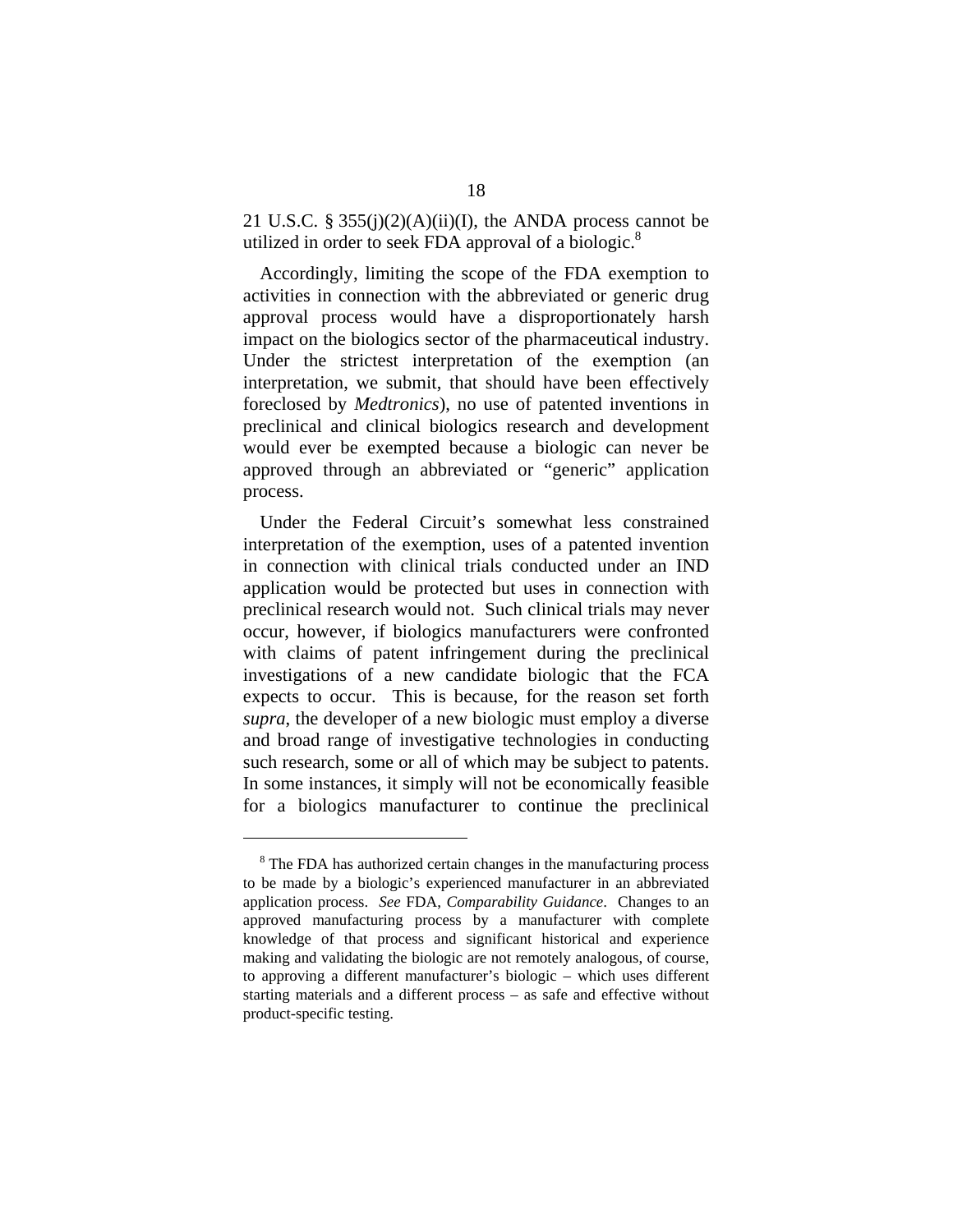investigation needed of a candidate biologic if doing so creates substantial licensing costs or other liability.

To this end, the FDA exemption should be interpreted to encourage complete analysis and study of a new drug or biologic in order to generate as much information as possible regarding that product's safety and effectiveness. Indeed, an interpretation that exposes these preclinical investigations of a new drug or biologic to patent liability would run precisely counter to the legislative design of the FDA exemption. The Federal Circuit's constrained view of the scope of the FDA exemption thus contravenes to the reason for its incorporation into the patent statute; namely, to encourage the types of testing that both manufactures and the FDA believe should be done on a new candidate biologic or drug before it is first administered to a human in a clinical setting.

# **III. CONGRESS'S CHOICE OF THE REASONABLE-RELATIONSHIP TEST MANDATES A RATIONAL-BASIS INTERPRETATION OF THE FDA EXEMPTION.**

## **A. Congress's Decision To Employ The Reasonable-Relationship Test Is Significant.**

In law, the reasonable-relationship test is a familiar one, a formulation with connotations of deference to decision makers, whether they are lawmakers or administrators. Congress's use of this typical formulation indicates its intent that the FDA exemption be expansively interpreted.

As petitioner and the United States have already explained, the text, the legislative history, the purposes of the FDA exemption, and this Court's decision in *Medtronics* all support a broad interpretation of the FDA exemption, not only for research actually recited in an application to the FDA, but also for research that was reasonably calculated to result in an application ultimately not submitted. *Amici* will not burden the Court with a repetition of that analysis here. Instead, *Amici* show that this Court's broad construction of the FDA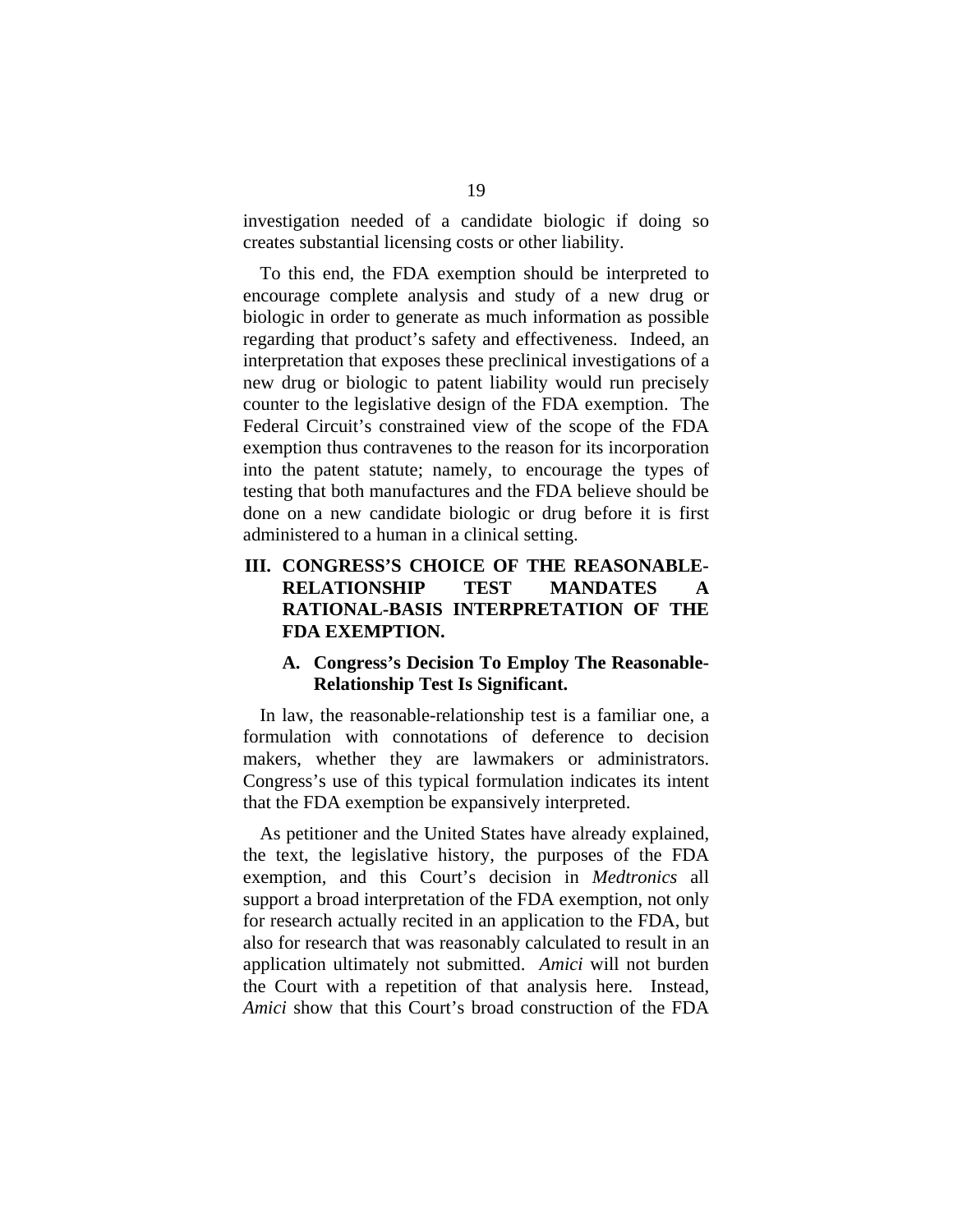exemption is amply justified by the congressional decision to employ a reasonable-relationship test  $-$  a test with a familiar and generally accepted meaning across the legal spectrum that mandates this result.

The question whether an act or decision is reasonably related to a particular goal frequently recurs in this Court's jurisprudence. The test for whether a search is lawful is whether it is "reasonably related in scope to the circumstances which justified [the stop]." *Terry* v. *Ohio*, 392 U.S. 1, 20 (1968) (*Terry* stop search); see also *New Jersey* v. *T.L.O.*, 469 U.S. 325, 341 (1985) (school search). The test for the lawfulness of restrictions on prisoners' First Amendment rights is whether those restrictions are "reasonably related to legitimate penological interests," see *Turner* v. *Safley*, 482 U.S. 78, 89 (1987); while the test for analogous restrictions on students' rights is whether they are "reasonable related to legitimate pedogogical concerns." See *Hazelwood Sch. Dist.*  v. *Kuhlmeier*, 484 U.S. 260, 273 (1988). The test for whether a tax on interstate commerce is lawful is whether that tax is "reasonably related" to the taxpayer's presence or activities in the state. See *Complete Auto Transit, Inc.* v. *Brady*, 430 U.S. 274, 286-87 (1978). And, the test for whether conditions imposed in Spending Clause legislation are constitutional is whether they are "reasonably related" to the purposes of the spending. See *Massachusetts* v. *United States*, 435 U.S. 444, 461-62 (1978) (plurality opinion). There are many further examples. See, *e.g.*, *Hodel* v. *Virginia Surface Mining & Reclamation Ass'n*, 452 U.S. 264, 283 (1987) (legislation does not violate the Equal Protection Clause if the means employed are "reasonably related" to the goals Congress sought to achieve); *City of Monterey* v. *Del Monte Dunes at Monterey Ltd.*, 526 U.S. 687, 703-07 (1999) (property regulation is lawful if "reasonably related" to legitimate public interests); *United Steelworkers of America* v. *Sadlowski*, 457 U.S. 102, 111-12 (1982) (question is whether a union rule that interferes with a member's statutorily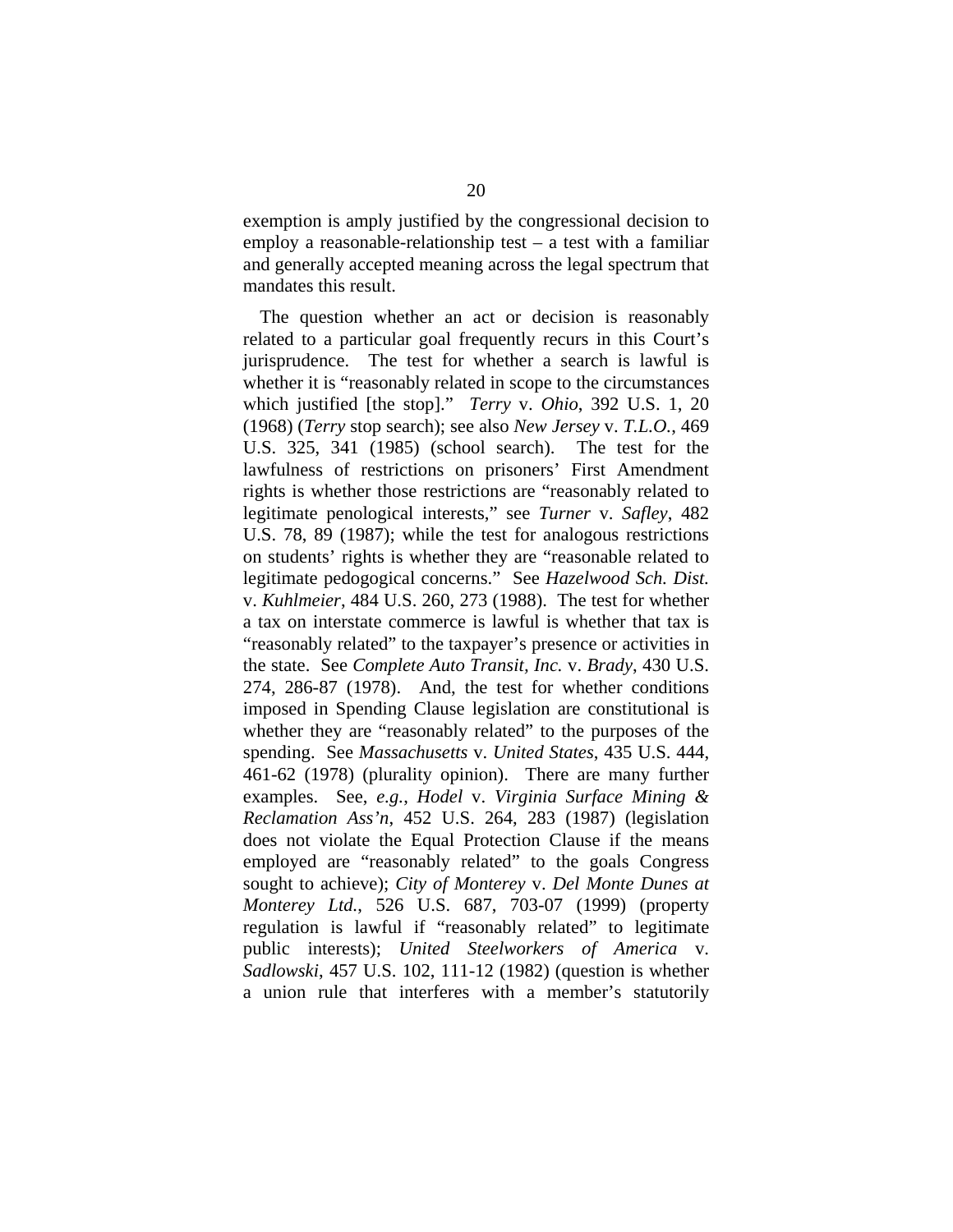protected interest is "reasonably related to the protection of the organization").

In all these settings, the reasonable-relationship test has a well accepted meaning. It inquires whether there is a "valid, rational connection" between one act or decision and another. *Block* v. *Rutherford*, 468 U.S. 576, 586 (1984). A connection fails the reasonable-relationship test only if it is "arbitrary or irrational." *Turner*, 482 U.S. at 89-90. The question whether the use of a patented invention is "reasonably related" to the "development and submission" of information to the FDA is thus akin to this Court's rational-basis test – that is, a deferential and lenient test that asks only whether the drug manufacturer had a rational basis for believing that the "use" at issue would produce information that would be useful to the FDA in assessing an IND application, an NDA or a BLA.

## **B. The Question Of The Application (If Any) Of The FDA Exemption To Research Tools Is Premature.**

Contrary to the decision of the Federal Circuit, this case does not raise the question whether the FDA exemption covers "research tools." Pet. App. 14a. As petitioner explains, respondent has never asserted that the patented inventions at issue are research tools. Pet. Br. 41-42. The issue simply is not presented here.

*Amici* submit that the sole inquiry necessary for the Court is whether the acts done by petitioner are shielded under the FDA exemption because they were "solely for uses reasonably related to the development and submission of information under a Federal law which regulates the manufacture, use, or sale of drugs or veterinary biological products." To the extent that use of a patented invention – whether or not it can be labeled a "research tool" $9 -$  is to

<sup>&</sup>lt;sup>9</sup> There also is no established definition or understanding of the term "research tool"; and the FDA, the expert agency that administers and implements the FDCA and the PHSA, has never attempted to develop a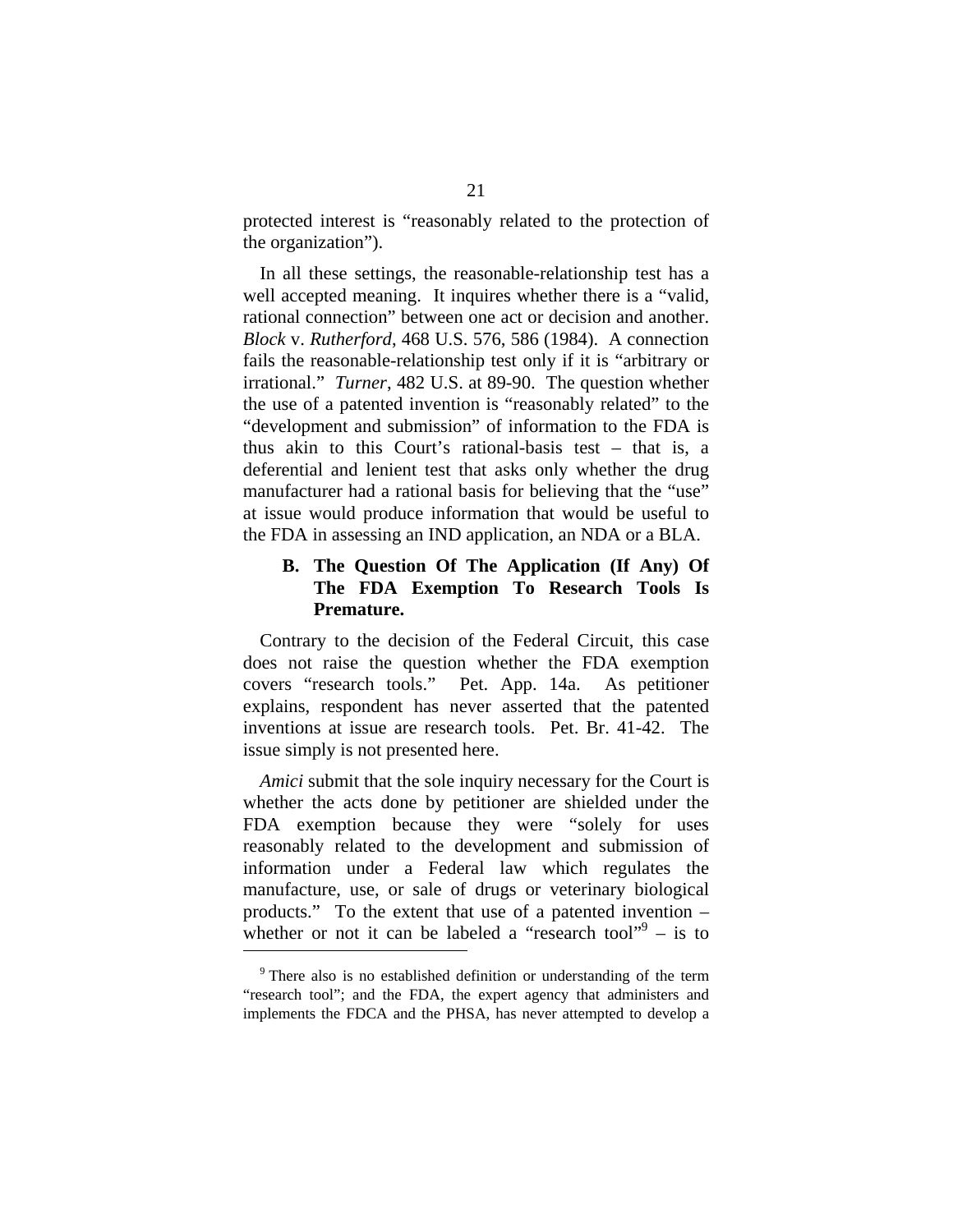generate such information, such use is shielded by the FDA exemption.

*Amici* also submit that the concerns expressed by the Federal Circuit in its decision are both unwarranted and premature. We note that even if the exemption were interpreted to cover "research tools," it would shield only those acts done with the "research tool" to generate information reasonably related to the FDA review of a new drug or biologic; the "research tool" patent holder would be able to enforce its patent in all other contexts. Moreover, as Judge Newman observed in dissent below, there are obvious and accepted differences between the use of a substance or device as a tool to study other substances or devices, and the study of the substance or device itself. See Pet. App. 35a. Researchers often pay licensing fees for the former, but generally not for the latter. $^{10}$ 

In light of the breadth and flexibility of the statutory language and the highly specialized and technical nature of the inquiry, it is likely that any FDA determinations about the meaning of the term "research tool" and the application of the FDA exemption to the use of such tools would receive substantial deference from the courts. See *Chevron U.S.A., Inc.* v. *National Res. Def. Council, Inc.*, 467 U.S. 837, 859-66 (1984). And, although the brief of the United States in response to the Court's invitation strongly supports a generous interpretation of the scope of the FDA exemption, it does not provide the United States' view on whether the FDA exemption applies to research tools, instead stating (correctly)

regulatory definition. Nor has the FDA ever considered the application of the FDA exemption to research tools or whether or to what extent the use of a research tool is "reasonably related" to the development and submission of information to the FDA.

<sup>&</sup>lt;sup>10</sup> Indeed, *Amici* are not simply "users" of patented research tools. Instead, both *Amici* have invented, developed, patented and licensed a variety of basic and platform technologies that are properly considered to be "research tools."